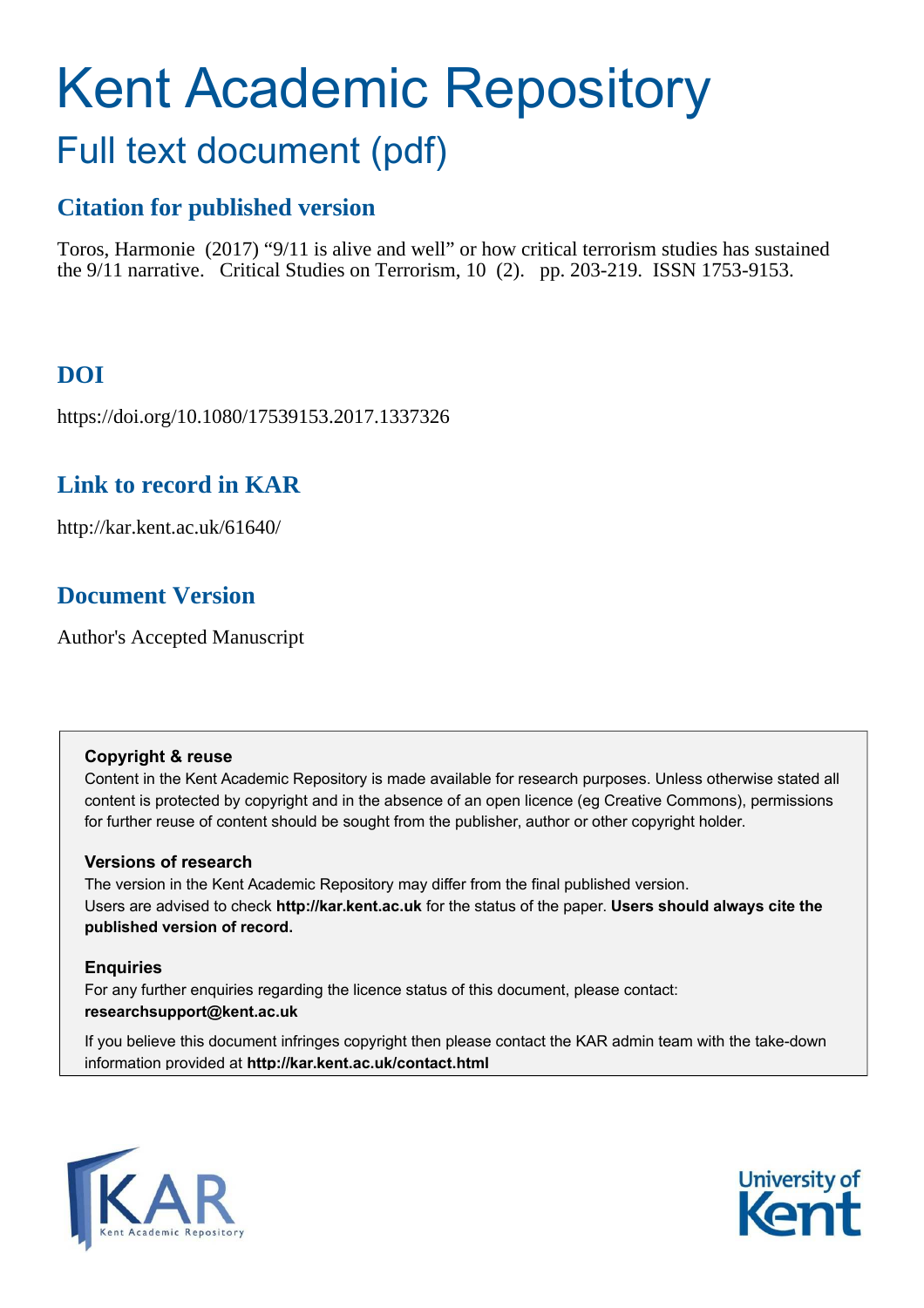#### "9/11 is alive and well" or how critical terrorism studies has sustained the **9/11 narrative**

Harmonie Toros University of Kent<sup>1</sup>

#### **Abstract**

This article argues that despite engaging in a powerful critique of the construction of the attacks of September 11, 2001 (or " $9/11$ ") as temporal break, critical terrorism scholars have sustained and reproduced this same construction of "9/11." Through a systematic analysis of the research articles published in *Critical Studies on Terrorism*, this article illustrates how critical scholars have overall failed to extricate themselves from this dominant narrative, as they inhabit the same visual, emotional, and professional landscape as those they critique. After examining how CTS has reproduced but also renegotiated this narrative, the paper concludes with what Michel Foucault would describe as an "effective history" of the attacks – in this case a personal narrative of how the attacks did not constitute a moment of personal rupture but nonetheless later became a backdrop to justify my scholarship and career. It ends with a renewal of Maya Zeyfuss' call to forget " $9/11$ ."

#### **Introduction**

 $\ldots$  I slept through  $9/11...$ 

"Pre-9/11," "post 9/11," "since 9/11," "in the wake of 9/11," "prior to 9/11," "following  $9/11$ ": No specific day has been quite as ubiquitous in the  $21$ <sup>st</sup> century political landscape, and *Critical Studies on Terrorism* has led the way over the past 10 years in offering a powerful critique of the politics behind this temporal construction. From Richard Jackson (2005) to Lee Jarvis (2008) to Jack Holland (2014), many have in this journal and elsewhere engaged in a thorough investigation of the construction of " $9/11$ " as a temporal marker – primarily one of rupture, but as Jarvis (2008, 246) argues also one of temporal linearity and timelessness. As they have demonstrated, this construction serves to justify a violent counter-terrorism response and delegitimize other possible responses such as negotiations and dialogue (Jackson 2005), creates " $9/11$ " as a cause (of the war on terror) that itself is uncaused (Zeyfuss 2003), and silences or attempts to silence any alternative reading of the attacks.  $9/11$  exemplifies the observation made by Meir Sternberg (1990, 902) that: "The and-then form avoids you having to ask the 'why?' question."

This article aims both to further this already rich literature and to challenge it. It aims to further it by drawing on historiographical research on the production of chronologies across the centuries and their political implications, particularly focusing on how chronologies have been used as an extension of hegemonic power, that is by extending sovereignty over lands that adopt the hegemon's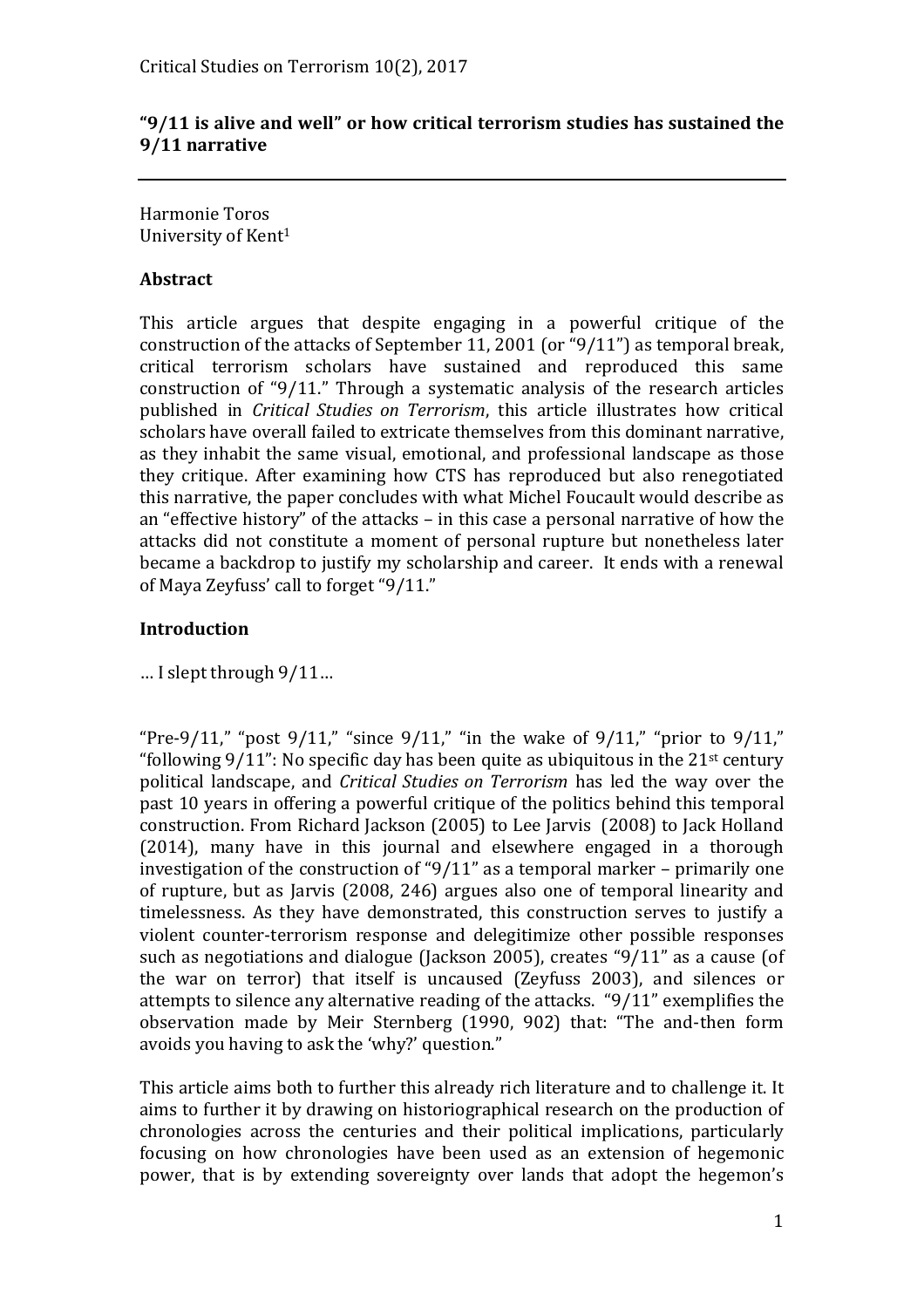chronology. If, as William Rowlandson (2015, 20) argues, definitions are "really a debate about who owns the words," then chronologies are really a debate about who owns time. By successfully spreading a  $9/11$ " timeline or chronology on the world, the US administration then led by President George W. Bush and sustained by western political leaders since has effectively extended western sovereignty over global time.

In part two, the article goes further to examine how, despite critical terrorism scholars' critique of the construction of " $9/11$ " as a temporal marker, many CTS scholars have actually adopted this very same construction. Through a qualitative and quantitative analysis of every research article published by this journal since its inception in 2008 (totaling 219), this article will show how the CTS subfield has sustained and reproduced the narrative of "9/11" as the opening of a new era. I will argue that this has two origins. First, it reflects the fact that CTS scholars are part of the same visual, emotional, and professional landscape as mainstream international relations, security, and terrorism scholars. They are thus vulnerable to the same perceptive dispositions that Pierre Bourdieu (1977) calls *habitus*. The paper thus challenges the construction of CTS as "exceptional" or immune to mainstream *habitus*. Second, I will argue that while internalizing this construction, CTS scholars renegotiated its understanding into a different temporal rupture from that put forward by the dominant "9/11" narrative. Indeed, rather than arguing that on "9/11" a relatively peaceful and orderly world was forever changed by this "new threat" called terrorism (particularly of the radical Islamic kind), CTS scholars collectively have constructed a narrative in which the "pre- $9/11$ " world was, to be sure violent but was *progressively* inching toward less violence. It has been replaced by a "post-9/11" world in which states have given up the pretense of progress and more openly embraced violent logics and practices. The section will conclude with why such a construction remains problematic.

The final section of this paper will offer what Michel Foucault (1984, 89) calls an "effective history," that is a history that "shortens its vision to those things nearest to it – the body, nervous system, nutrition, digestion, and energies." Through a personal history of " $9/11$ " – from my lived experience in New York City on the day of the attacks to its construction as a temporal marker in my life  $$ this final section aims to offer an illustration of how what was lived as a moment of continuity on a personal level was later constructed, through an internalization of the dominant narrative, as a marker of temporal rupture. This final section aims to make me "the target of my words" (Inayatullah 2010, 2) but also offers a modest counter-narrative that may become a "kind of dissociating view that is capable of shattering the unity of man's being through which it was thought that he could extend his sovereignty to the events of the past" (Foucault 1984, 87). In the conclusion, the article will renew Maja Zeyfuss' (2003) appeal to forget "9/11," arguing that it will make us better teachers and more coherent critical scholars.

#### "9/11" as temporal rupture and the extension of sovereign power over **time**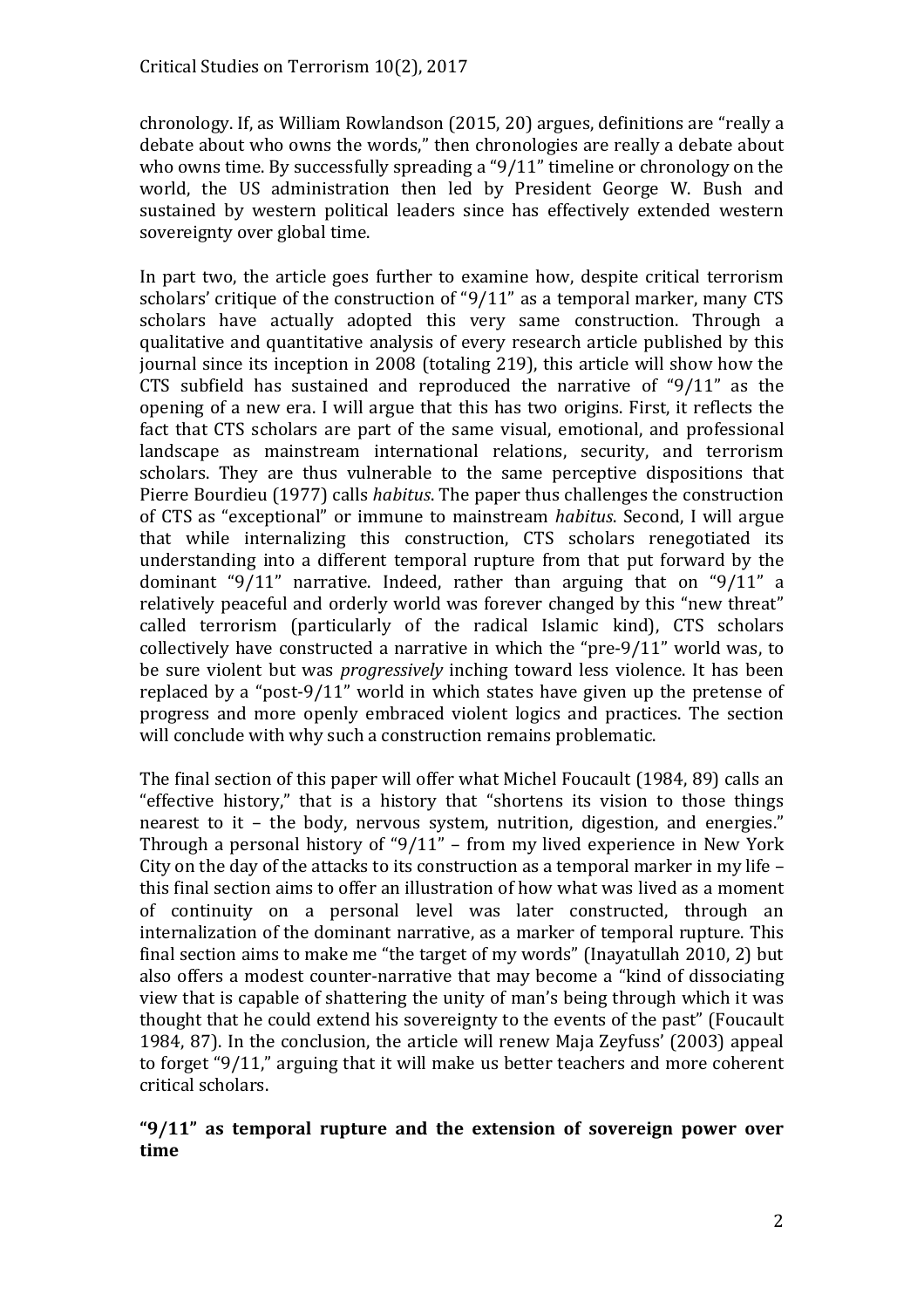A beginning is that which does not itself follow anything by causal necessity, but after which something naturally is or comes to be (Aristotle 1902, 31).

As Jarvis and Holland (2014, 194-195) effectively argue, " $9/11$ " came to be near universally adopted following a "sustained attempt" by the Bush administration soon after the attacks "to construct the date of 11 September 2001 as a marker of crisis and historical discontinuity."<sup>2</sup> From George W. Bush's assertion that "night" fell on a different world" (quoted in Jarvis and Holland 2014, 194) to then-Vice President Dick Cheney's characterization of that day as "a day like no other we have ever experienced" (quoted in Jarvis 2008, 246), the administration successfully called upon the US public and beyond to mark the memory as a fundamental break not only in the life of the United States as a nation, or in international politics more broadly, but in their own lives. As noted by Maja Zeyfuss (2003, 514), when Bush told his public that "each of us will remember what happened that day," what he was saying was "nothing as it was before" (Zeyfuss 2003, 525). "Before anyone really had time to think about what it all means, about what, if anything, we should do, September 11 had already been turned into a symbol, into a watershed" (Zeyfuss 2003, 525). US administration officials, relayed by other political figures across the world, "inserted a politically driven narrative" into the "void of meaning" (Jackson 2005, 31) that immediately succeeded the attacks so that " $9/11$ " would become "known as a horrible defining date in history" (Baker quoted in Jackson 2005, 33).

This had several functions. Importantly and in line with Aristotle's understanding of the functions of a beginning in a narrative, " $9/11$ " was turned into "the root, the cause, the origin" (Zeyfuss 2003, 520) – a cause that crucially was uncaused. In this narrative<sup>3</sup>, any relationship between previous US policies and the attacks was eliminated, making " $9/11$ " a simple act of evil whose perpetrators needed to be destroyed.

It was as if nothing had ever happened before... In other words, the events of September 11 are the 'cause' of its policies today. We may not, however, ask how we got there lest we be disrespectful of the dead. (Zeyfuss, 2003: 520)

This construction allowed the US administration to delegitimize any questioning or even reference to the decades of violent US policy in the Middle East and elsewhere. They were irrelevant as they had not caused the attacks, and mentioning them became an unpatriotic attempt to justify these callous acts (see also Jackson 2005).

Importantly, this watershed narrative was extremely effective in both legitimizing the actions of states domestically and internationally and in delegitimizing dissenting voices. Jackson (2005) argues that the "war on terror" was written as the only natural and just response to the attacks. "One of the purposes of constructing a myth of exceptional grievance is to divest the nation of the moral responsibility for counter-violence" (Jackson 2005, 36). On the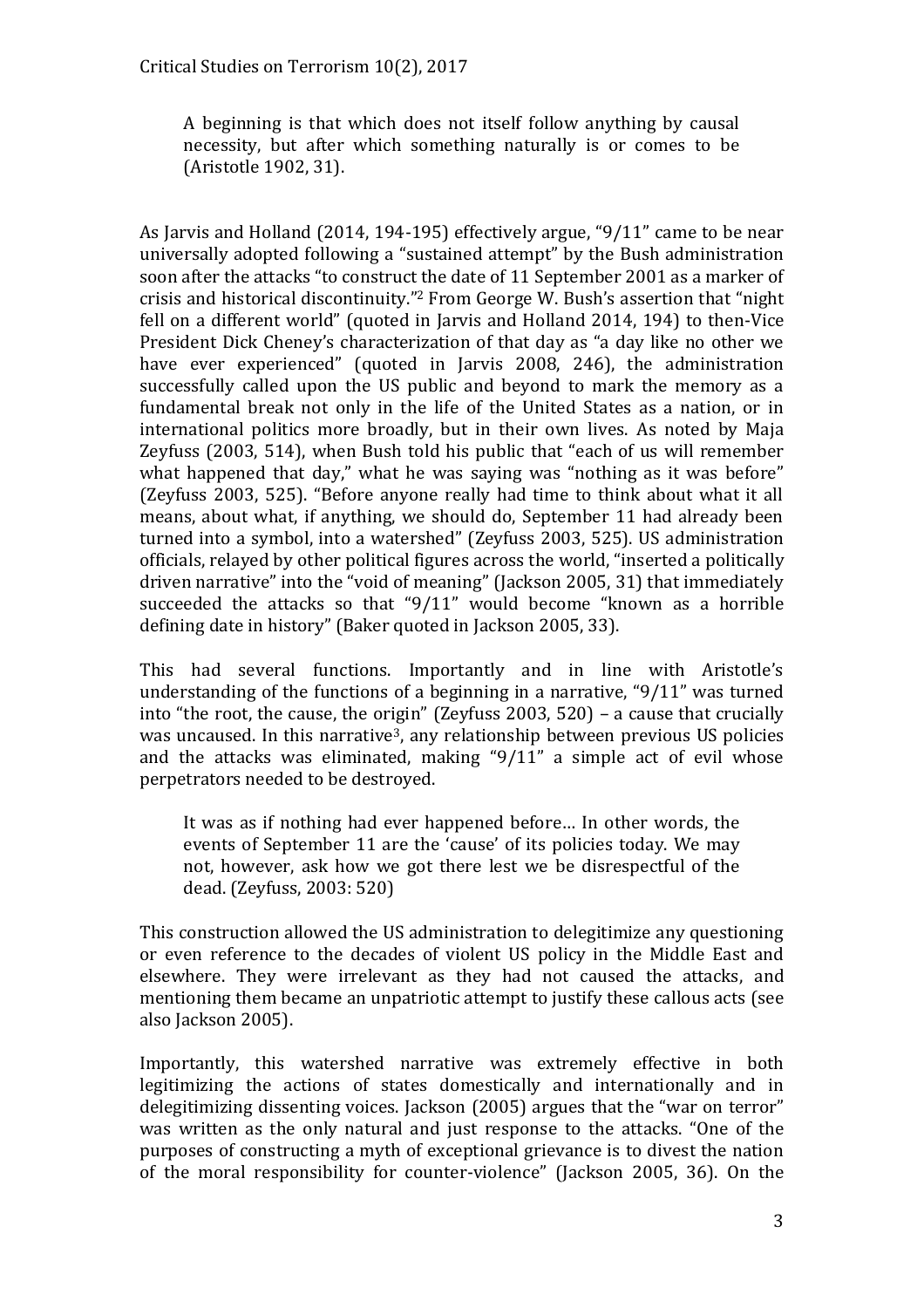other hand, alternative non-violent responses were delegitimized. As George W. Bush (quoted in Toros 2012, 163) said in 2003, "the only way to deal with these people is to bring them to justice. You can't talk to them, you can't negotiate with them." Thus, the " $9/11$ " narrative as a moment of temporal rupture sustained policies of violent counter-terrorism the world over and undermined those working toward non-violent responses. Furthermore, this narrative not only dominated political circles but was adopted by mainstream terrorism and security studies. To quote but a few, Bruce Hoffman (2006, 22), one of the most cited terrorism scholars, speaks of the "chain of events that began on  $9/11$ "; Paul Wilkinson (2011, 9), in his later edition of *Terrorism vs Democracy: The Liberal State Response,* writes that "the 9/11 suicide hijacking attacks ... had a colossal effect not only on US foreign and security policy and public opinion. They had a major influence on international relations, the US and international economy and on the patterns of conflict in the Middle East."

Many of the arguments on the political implications of the " $9/11$ " narrative as a moment of temporal rupture have thus already been made. Here however I wish to argue that the overall effect of the " $9/11$ " temporal narrative and of its near universal adoption was an extension of US hegemony over world time. To support this argument, it is useful to draw on historiographical work on how the establishment of eras and chronologies has historically been a means to extend sovereign power over other territories. Masayuki Sato's (1991, 290) analysis of East Asian chronologies and the establishment of eras linked to new dynasties stresses how the adoption by other states of the new era name represented the extension of sovereign power.

It became normal practice in international relations that a country under the suzerainty of another country should use the era name of the suzerain country. This shows that an era name was a mirror reflecting the realities themselves, going beyond the sphere of symbol. (Sato 1991, 290).

In another example, the near universal adoption of the Christian Gregorian calendar with the fundamental rupture built around the birth of Jesus Christ, can be seen as part of Christian and Western hegemonic extension (Sato 1991; Mazrui 2001). For Ali Mazrui (2001, 15), it is a sign that "an informal cultural empire is born, hegemony triumphant."

Many countries in Africa and Asia have adopted wholesale the Western Christian calendar as their own. They celebrate their independence day according to the Christian calendar, and write their own history according to Gregorian years, using distinctions such as before or after Christ. Some Muslim countries even recognize Sunday as the day of rest instead of Friday. In some cultures, the entire Islamic historiography has been reperiodized according to the Christian calendar instead of the Hijjra.

Indeed, very few countries have not adopted the BC/AD or BCE/CE timeframe, such as Iran and Saudi Arabia, which can be seen as much as an insistence in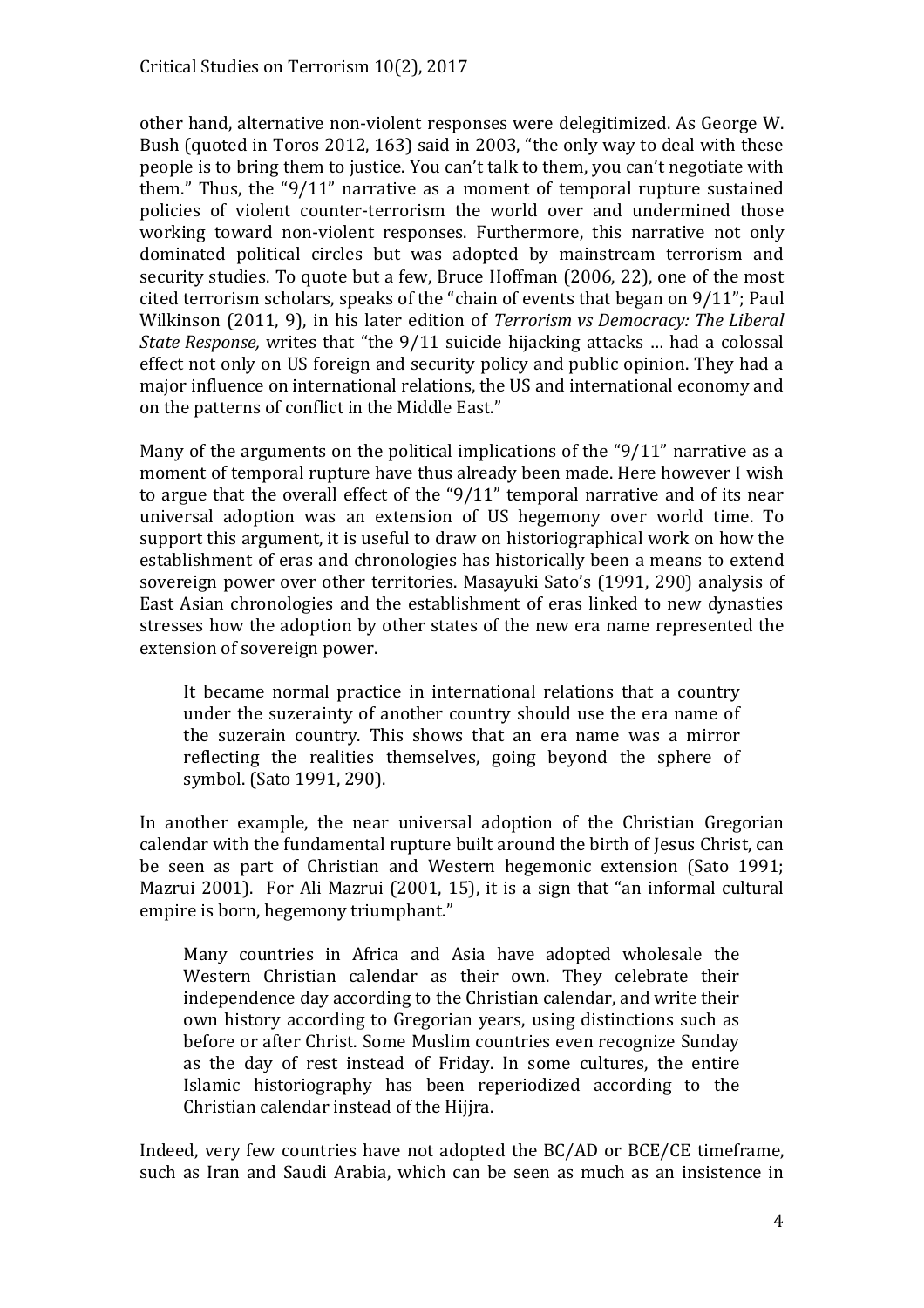maintaining their cultural and religious heritage as a rejection of Western hegemony over their time.

Similarly, one can argue that the establishment and spread of the "9/11" era  $$ best represented by the common use of "pre-" and "post- $9/11"$  – is a discursively hegemonic move that extends US sovereignty over timeframes outside the United States. Thus, "9/11" was not only a turning point for the United States, but a global one. Examples of this can be found in government statements the world over. Manuel Valls, then French interior minister, noted in a key speech on the reform of the French intelligence services that they had to keep their focus on the terrorism threat, beginning a list of attacks that "remain in the collective memory" with the September 11, 2001 attacks, $4$  disregarding attacks by al Qaeda in Paris in 1996. The key UK counter-terrorism CONTEST (2011: 15) strategy document concludes its Executive Summary by stating that, "International counter-terrorism work since 9/11 has made considerable progress in reducing the threats we face" – forgetting the decades of British counter-terrorism work in Northern Ireland. From 2001 to 2006, 14 African countries passed counterterrorism legislation in what is seen as a "largely externally-driven" (Knudsen 2015) push by the United Nations Counter-Terrorism Committee and donor governments following "United Nations Security Council adopted Resolution 1373 calling on member states to become party to all relevant international conventions on terrorism and to enact the necessary domestic legislation to enforce these agreements" (Whitaker 2007, 2018). Even the prime minister of the small island state of Barbados, with an extremely low terrorism threat, spoke of the need to devise a growth strategy in the "post  $9/11$ " world.<sup>5</sup>

Thus, I argue that the narrative of " $9/11$ " as a moment of temporal rupture does more than legitimize violent counter-terrorism policies and legislation, delegitimize non-violent responses such as negotiation and dialogue, and silence dissenting voices. It extends US hegemony over world time, establishing the new "post  $9/11$ " era much like the imposition of eras linked to Chinese dynasties in East Asia. Despite different worlds being marked by different moments of temporal rupture – the fall of the Berlin Wall for some, the Rwandan genocide for others, the 2004 Tsunami for others still  $-$  "9/11" came to be nearly universally adopted as a moment of temporal rupture, which did not completely replace these other moments but took its own place as a moment of *universal* temporal rupture.

#### **Critical Terrorism Studies: Reproducing the "9/11" Narrative**

This sovereignty also extended to the sub-field of critical terrorism studies (CTS). Indeed, the main contention of this article is that although CTS has spearheaded the rejection of the " $9/11$ " chronology, it has nonetheless succumbed to its sovereignty by internalizing and adopting " $9/11$ " as a marker of temporal rupture. This may be inevitable. Sternberg (1990, 901) indeed argues in his analysis of power of chronologies that "the straining against the 'tyranny of time' throughout the ages ... only reaffirms and redefines the tyrant's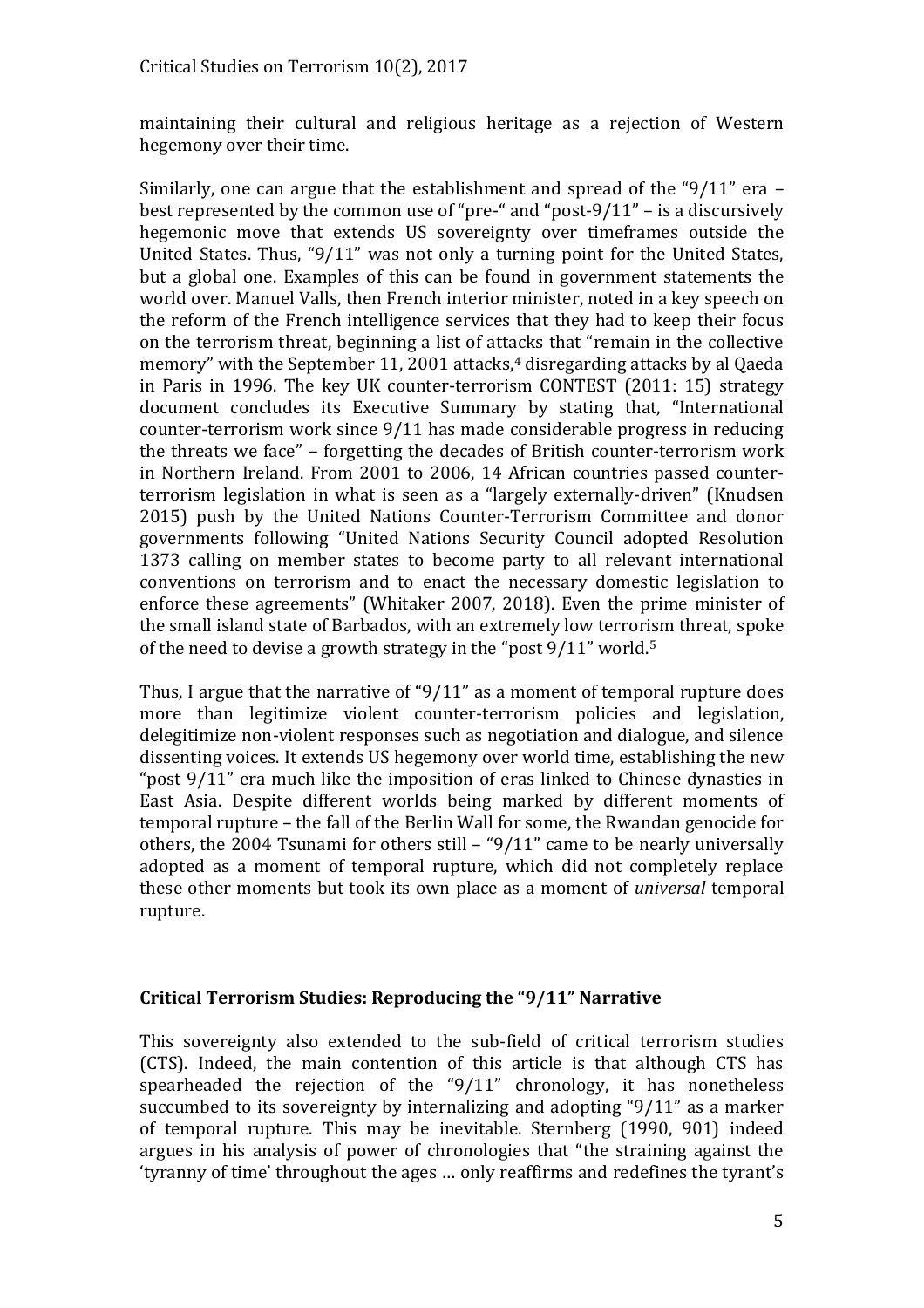power with each abortive rebellion." By rejecting the " $9/11$ " chronology, CTS is forced to restate.

However, beyond this somewhat facile argument, an analysis of the CTS engagement with " $9/11$ " demonstrates that the CTS scholars have actually taken on "9/11" as a marker of temporal rupture. After presenting data based on a qualitative and quantitative analysis of all research articles published in this journal since its inception, I will argue that this journal demonstrates both a process of internalization of "9/11" as a moment of temporal rupture – the result of a powerful *habitus* in the social and professional fields inhabited by CTS scholars – and an adoption of this construction in a widespread narrative in CTS that distinguishes between a "pre- $9/11$  world" in which states engaged in counter-emancipatory violence but were slowly progressing toward a reduction of these counter-emancipatory practices, and a "post- $9/11$  world" in which states unashamedly increased these counter-emancipatory violent practices, now sustained by overt counter-emancipatory narratives.

A simple descriptive statistical analysis shows that of the 219 research articles published by this journal since its first volume in 2008 (excluding interviews, review articles, book reviews and forums), 210 articles (96 percent) made referenced to the 9/11 attacks. In total, 131 articles (60 percent) used the attacks as a moment of temporal rupture (62 percent of those referring to the attacks). " $9/11$ " was far more used than "September  $11<sup>th</sup>$ " or "11 September" or simply "the September" attacks with the former garnering 955 references compared to 301 for all three latter labels. Of the 955 references to "9/11," 633 used the term as a marker of temporal rupture (66 percent) using any of the following expressions: "since  $9/11$ ," "before  $9/11$ ," "post- $9/11$ ," "pre- $9/11$ ," "after  $9/11$ ," "prior to  $9/11$ ," "following  $9/11$ ," and "in the wake of  $9/11$ ." In a search using the same language constructions for temporal rupture, any of the three labels using the word "September" represented 48 percent of the total references. Some articles were particularly prone to this construction. Excluding the Jarvis and Holland article (2014) that specifically deals with the question of  $9/11$ " as a moment of temporal rupture, five articles (Aning 2010, Lynch 2013, Pokalova 2013, Clini 2015, and Fieganbaum and Weissman 2016) referred to " $9/11$ " is a moment of temporal rupture more than 20 times, with Clini (2015) having the highest number of references at 26 in an article entitled "International Terrorism? Indian Popular Cinema and the Politics of Terror." Another 14 articles used this construction more than 10 times. On average, counting all the 219 research articles published by *Critical Studies on Terrorism*, " $9/11$ " was referred to as moment of temporal rupture 3 times per article published and the three "September" labels figured as temporal rupture 0.7 times per article.

Although this simple statistical analysis gives a sense of the extent of this construction in CTS, a qualitative analysis of each article offers a fuller picture of how "9/11" and the " $(11)$  September  $(11<sup>th</sup>)$ " attacks have been constructed. To begin with, " $9/11$ " becomes a moment of temporal rupture much beyond the question of terrorism and counter-terrorism. There are thus references to a "post-9/11 culture" (Wild 2014, 434), the description of an artist as a "post-9/11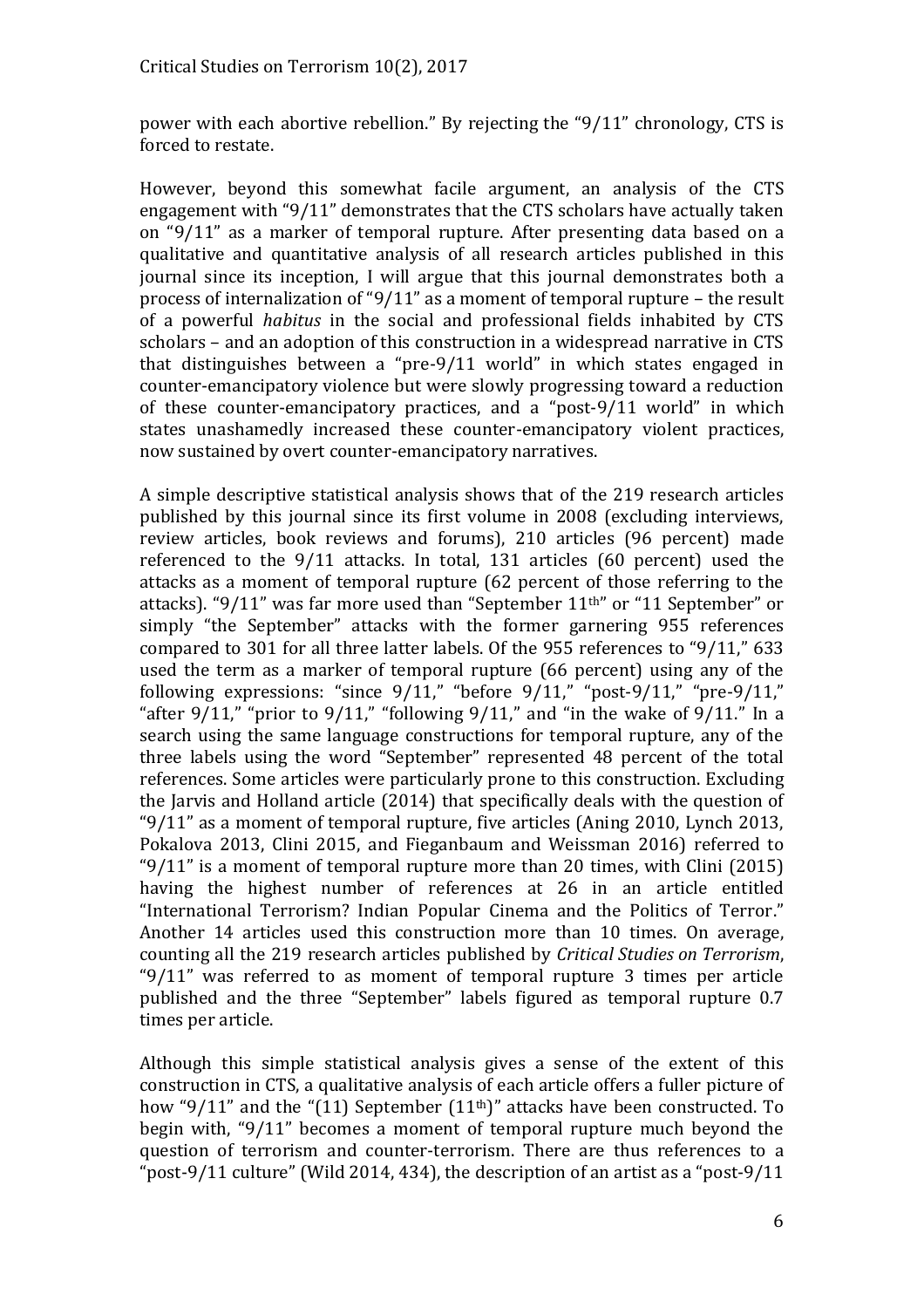cartoonist" (Martin 2012, 475), and a reference to the "post-9/11 animal liberation" movement (Recarte 2016, 247). Although the "pre-9/11" construction is overall less used, Youngs  $(2009, 97)$  speaks of "pre-9/11 multiculturalism" for example. Some present this rupture as all encompassing. For Rykkja, Laegreid, and Fimreite (2011, 220), "Since the 9/11 attacks and the subsequent 'war on terror', the world has come to be perceived as increasingly insecure and dangerous," while for this journal's founding and chief editor, Jackson (2015, 50), the "epistemological crisis of terrorism is now an inherently expansionary, self-replicating and increasingly structurally embedded feature of the post-9/11 world." There is thus a "post-9/11 world" in CTS. In this world, little things have changed so that we are told that "after  $9/11$ , Osama became a fashionable name in Pakistan (and throughout the Muslim world)" (Nazir 2010, 74). More important things have changed too, as Oriola (2009, 261) tells us that "national security has taken on a heightened urgency since  $9/11$ ."

Even when CTS scholars are trying to tell readers that  $\degree$ 9/11" does not represent a temporal rupture, they still refer to " $9/11$ ." In some cases, this may be inevitable, such as for Mac Ginty (2010, 213), when he writes that the "post-9/11 adoption of social science methodologies by Western military forces is not novel," although one wonders why there is a need to mention "9/11" at all. For others, it leads to very awkward syntax in which  $\degree$ 9/11" as a moment of temporal rupture is forced into a sentence aimed at stating temporal continuity. Thus, Milton-Edwards (2012, 219) says "far from leading the revolutionary wave and jihadi vanguard, as Islamists were characterised to be doing throughout the 1980s and 1990s and the post-9/11 era, there is already evidence to suggest that today's jihadi Islamists are struggling with the challenge of the democracy movement." Thus, the "2000s" become "post-9/11." Interestingly, only one article (Gentry and Whitworth 2011) rejects  $9/11$  as a "temporal marker" entirely and many of those arguing that  $\frac{40}{11}$  did not affect change in their subject of analysis at the same time reinstate  $9/11$ " as a temporal marker. So Jeffrey Sluka (2008, 179) writes that

Amnesty International has extensively documented the fact that global human rights suffered serious setbacks and state terrorism massively escalated during the 1970s and 1980s, and that this trend continued through the 1990s and into the new century after the  $9/11'$  terrorist attacks, which stimulated a major new global surge in state human rights abuses justified as 'counterterrorism' measures.

Thus, " $9/11$ " witnessed a continuation of a trend, but also a rupture through its accentuation of this trend. Indeed, 19 articles presented this double approach to  $9/11$ " both rejecting and accepting it as temporal marker.

A simple statistical analysis followed by an in depth qualitative investigation thus show that CTS has as a sub-field overall confirmed  $9/11$ " as a moment of temporal rupture. I argue that there are two reasons for this: one is linked to an internalization of the social and professional landscape in which CTS scholars – more or less willingly – inhabit; the other, is the result of the explicit or implicit renegotiation of this narrative so that " $9/11$ " comes to be understood as a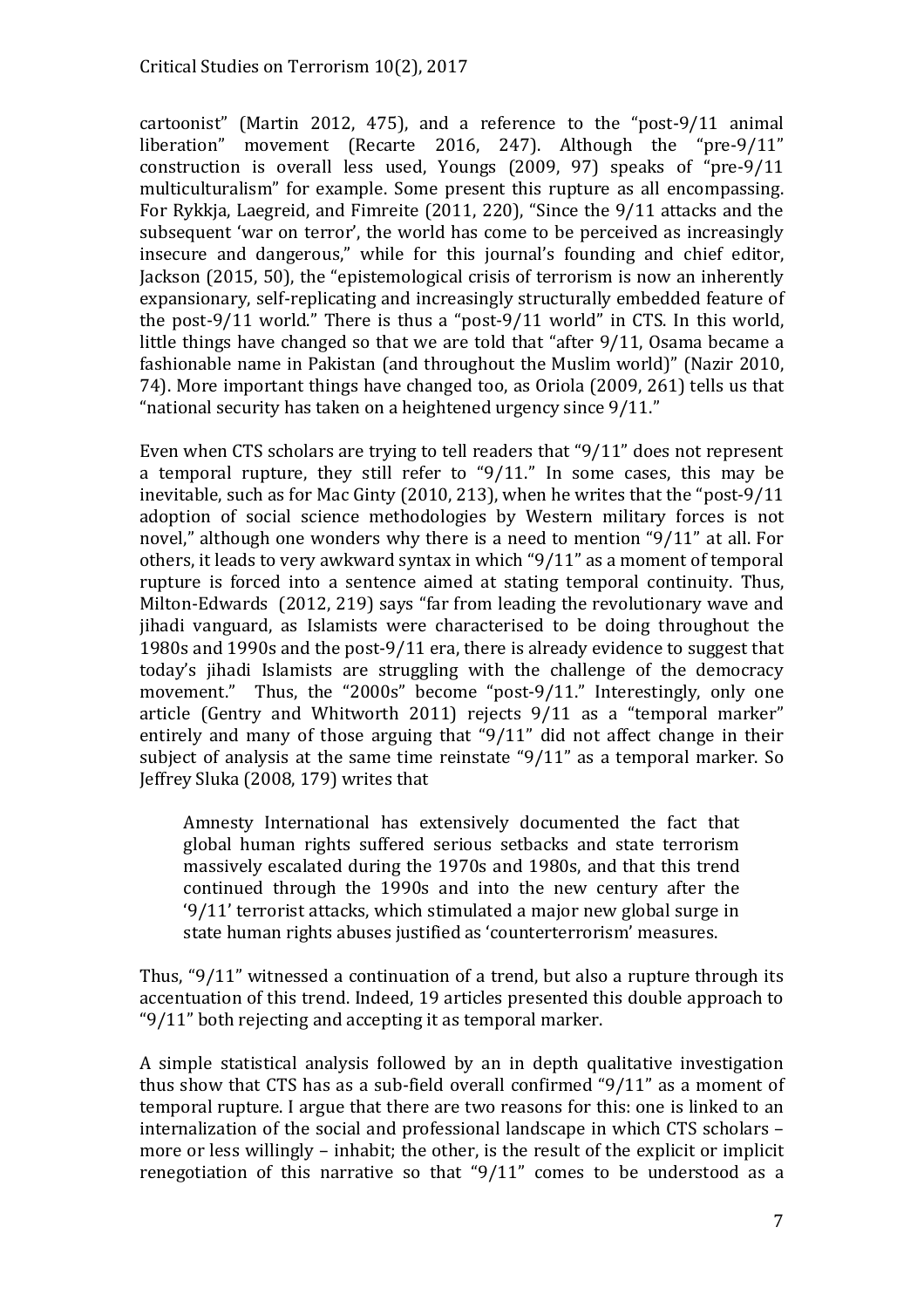temporal rupture, but one that is characterized by a qualitative change in state violence rather than in non-state violence. Each argument will be dealt with in turn.

Bourdieu's (1977) practical theory and particularly his understanding of *habitus* are particularly helpful to understand how CTS scholars have internalized the dominant "9/11" narrative. *Habitus* for Bourdieu (1977, 18) is "a system of schemes of perception and thought," those "perceptive dispositions" which bring actors, "even the most disadvantaged ones," to "perceive the world as natural and to accept it much more readily than one might imagine" (Bourdieu 1989, 18). In the case of CTS scholars, these perceptive dispositions are drawn from their sharing the very same visual, political, emotional and professional landscape as that of policymakers and traditional scholars after the attacks. Thus, when Bush said that "everyone" would remember what happened that day – when he exhorted, as paraphrased by Zeyfuss (2003, 514) to "Remember. You saw it. Thousands dead" – this included CTS scholars and not only those we study or critique. CTS scholars were also "under the influence of a strong visual memory and the horror of a tragedy" (Zeyfuss 2003, 522). Thus, in the "*dialectic* of the internalization of externality and the externalization of internality" (Bourdieu 1977, 72 emphasis in original), I argue that CTS scholars internalized the powerful construction of " $9/11$ " as an exceptional moment, a moment of transformation.

This is not only an individual internalization due to a personal response to the attacks, but also arguably a collective one. Indeed, CTS scholars are part of the same professional environment as the far more numerous traditional terrorism and security scholars. We attend the same conferences (the International Studies Association (ISA) Annual Convention, the British International Studies Association (BISA) Conference, Political Studies Association (PSA) among others), sometimes publish in the same journals, and most importantly, have positioned our work *in opposition to* traditional terrorism scholarship. This positioning required ‒ at least to some degree ‒ a reproduction of the dominant narratives in order for them to be countered. As Michel Foucault (1984, 78) argues, the "weapons of reason" are forged by "the passion of scholars, their reciprocal hatred, their fanatical and unending discussions, and their spirit of competition." " $9/11$ " as a weapon of reason has also been forged by our fanatical and unending discussions and our spirit of competition with traditional security and terrorism scholars. Writing "since  $9/11$ ," "post- $9/11$ ," "pre- $9/11$ ," etc., was a means to challenge traditional terrorism scholars on their own turf and using their own language. I would argue that we thus collectively internalized the narrative of " $9/11$ " as temporal rupture to be able to insert ourselves in the professional field of security and terrorism studies.

Individuals do not however simply reproduce dominant narratives or practices. According to Bourdieu, individuals are continuously renegotiating and transforming – sometimes in a barely noticeable fashion – social relations. Therefore, "rather than merely enacting an already established system of exchange by the following of rules, individuals renegotiate their relations with other individuals by manipulating common understandings" (King 2000, 421).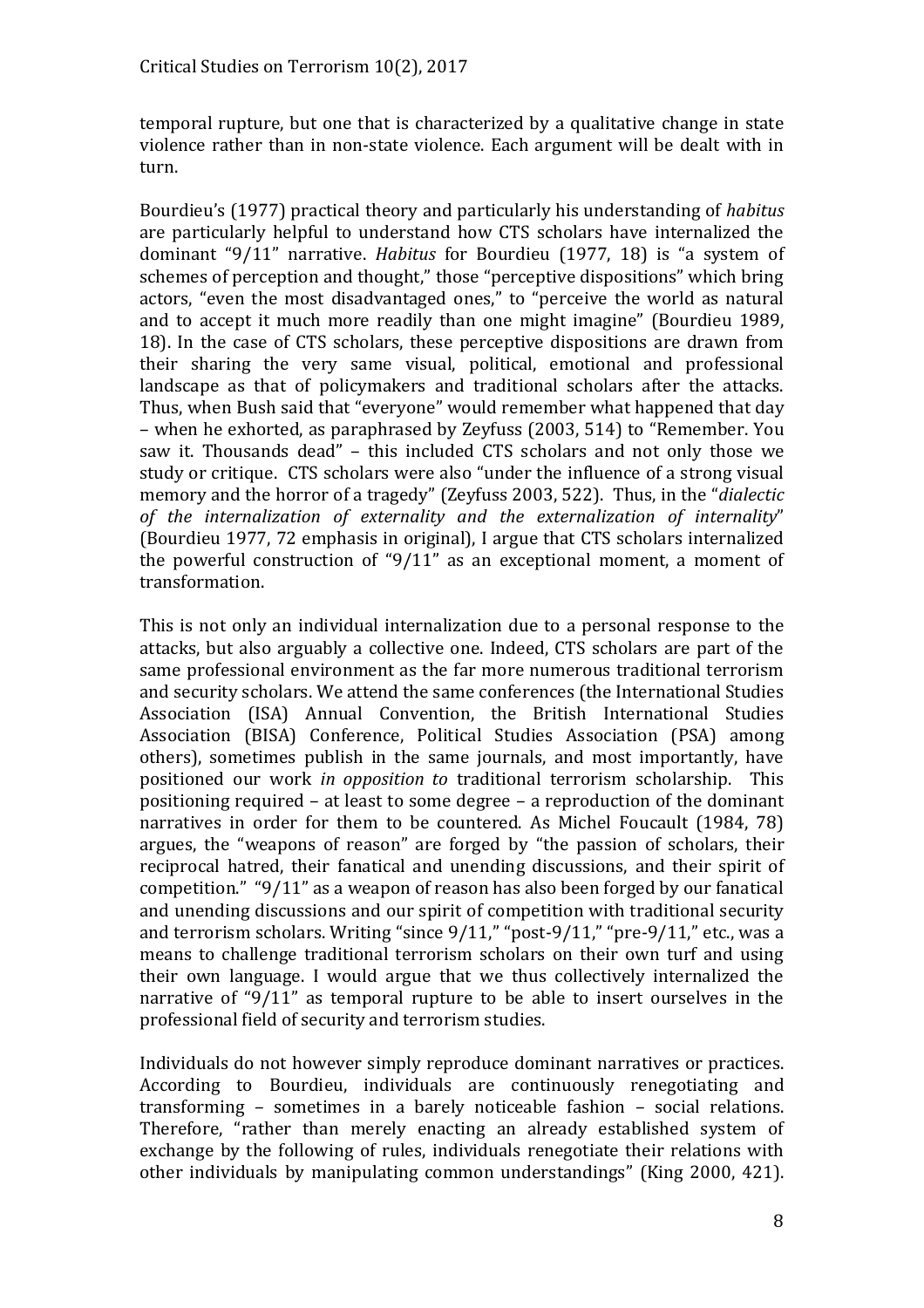CTS scholars have not simply adopted " $9/11$ " as temporal rupture but rather renegotiated it and adapted it for greater coherence with the other perceptive dispositions that dominate our subfield. Indeed, an analysis of the temporal rupture narrative in CTS shows that CTS scholars do not present this rupture as one between a safe world made insecure by terrorism, but rather as one of an already violent world that was made more violent by states' use of " $9/11$ " as moral and political justification for violent counter-terrorism practices.

This is visible in many of the arguments published in this journal. Out of the 131 articles using the attacks as temporal rupture, 58 (44 percent) present it as a moment of increase in state violence, making the latter as the single most referred to issue in the temporal rupture constructions. A qualitative analysis further reveals the extent of this: For McGowan (2016: 14) for example, "the scale of victimisation as a result of state led counterterrorism policies at home and abroad since '9/11' far exceeds that of officially recognised terrorist violence." This was largely also true prior to " $9/11$ " as is demonstrated by studies of state violence (see Blakeley 2009), but nevertheless state violence is seen as having qualitatively and quantitatively changed with "9/11." From discourses ("post-9/11 counter-terrorism discourse has fulfilled our worst fears" (Zulaika and Douglass 2008, 29)) to legislation ("Since  $9/11$ , the frenetic proliferation of anti-terror laws in Australia is in a class of its own" (Oriola 2009,  $260$ )) to practices (the attacks "stimulated a major new global surge in state human rights abuses justified as "counter-terrorism" measures" (Sluka 2008, 179)), CTS has placed a particular focus on this change.

In particular, human and civil rights and liberties are presented as under greater threat in the "post-9/11" environment. So for Hidek  $(2011, 254)$ , "[s]ince 9/11, the geography of Manhattan has been saturated with surveillance technologies that serve as a living laboratory for the establishment of a ubiquitous security apparatus in domestic territory." This threat to the rights and liberties of individuals is particularly true for Muslims living in Western countries. Cherney and Murphy (2016, 159) state that: "Since  $9/11$ , there is a general feeling among Muslims living in the West that their communities are 'under siege'," due to what Oriola  $(2009, 261)$  describes as "a moral panic about Muslims post-9/11." The situation is presented as so dire that Grossman (2014, 321) feels the need to reiterate that "solidarity and diversity' can coexist in a post-9/11 world." It is important to note that the aim of this list is not to contest that many of the elements have indeed changed in the "post-9/11" period, but rather to highlight how our subfield has reproduced and sustained, but importantly also renegotiated the construction of " $9/11$ " as a moment of temporal rupture.

There are several important conclusions to be drawn from this analysis. First, we CTS scholars are not as exceptional as we may think we are, and this can be seen by our internalization of the same construction of " $9/11$ " that is visible in traditional terrorism, security, and IR scholars. We too saw the towers crumble, we too were told to remember that moment for its exceptionality, its extreme violence, the fear it spread in Westerners, us included. When Butler (cited in Wibben 2001, 107) says "most Americans have probably experienced something like the loss of their First-Worldism as a result of September 11 and its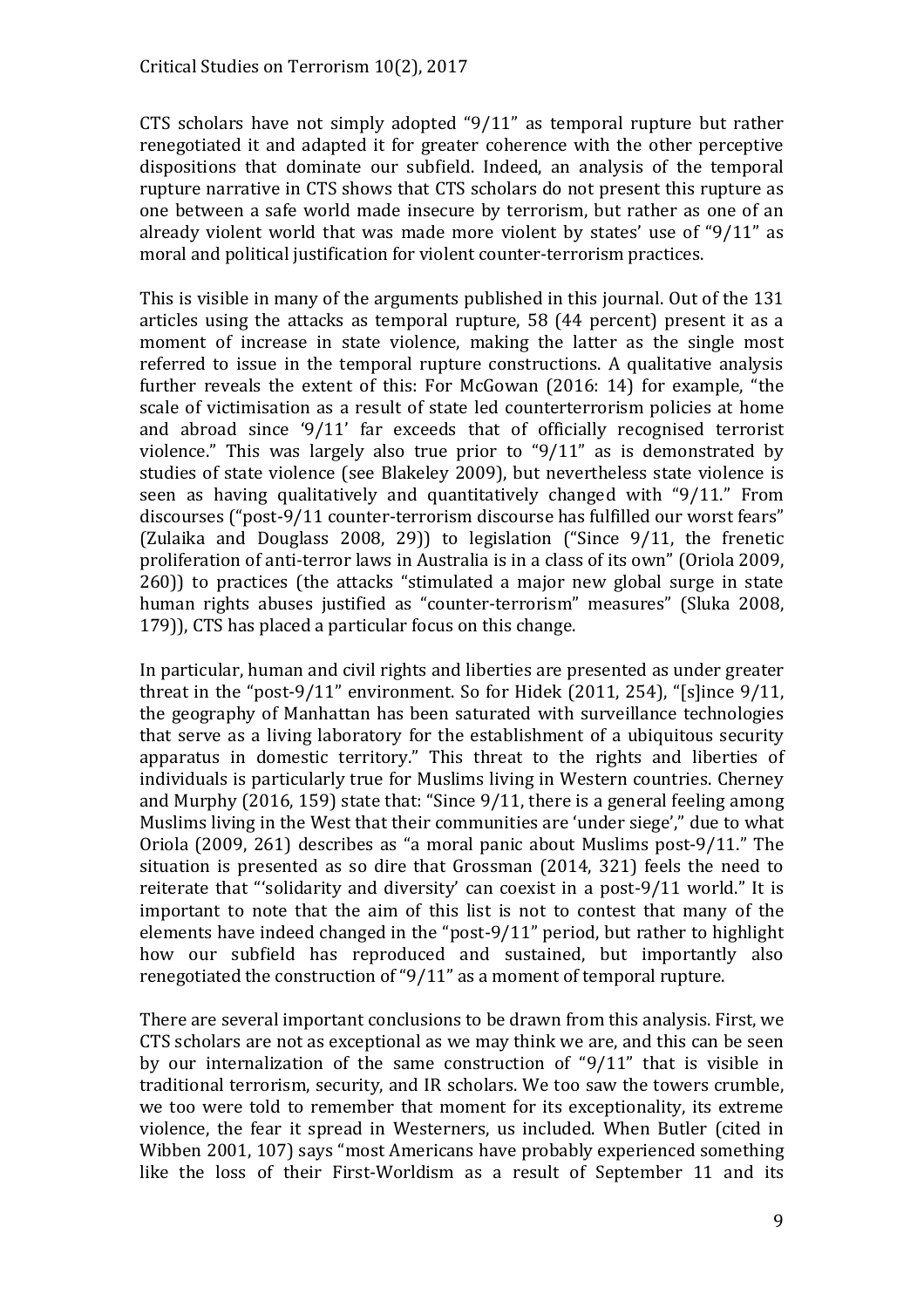aftermath," she is also speaking about CTS scholars. To this personal response to the attacks, one can add a powerful professional one. Our work is in part relevant because of  $9/11$ ." If terrorism were not seen and presented as "the most important threat" facing the contemporary world, our work would be less important. There would be fewer panels in conferences, fewer publications, maybe no *Critical Studies on Terrorism*, and overall fewer jobs. This article would not be published. We are, to a certain degree, professionally relevant because of " $9/11$ " and states' discourses and practices since the attacks.

Furthermore, this reliance on "9/11" to justify our relevance however has a cost. First, this makes some of our research ahistorical – possibly one of the worst crimes from a CTS perspective. Indeed, although numerous social and political practices may have changed in the "post- $9/11$ " period - such as the representation of Muslim minorities, or the proliferation of counter-terrorism legislation - by universalizing " $9/11$ " as a moment of temporal rupture and spreading it far beyond counter-terrorism practice, we are imposing an alien and essentially hegemonic chronology on other fields. Feminism, culture, cartoons, names in Pakistan and elsewhere, may not have all changed drastically on " $9/11$ ." If they did, we need to support this with evidence to justify starting our chronology on that day. I must stress that am not arguing here that any scholars cited in this paper are examples of bad practice or bad research, and I myself have written and spoken statements such as these (see part three of this article). The argument here is rather that CTS collectively has  $-$  largely unknowingly  $$ fallen into the "9/11" chronology-trap, and that by adopting this starting point for chronologies by default and (at times) without supporting evidence, we are guilty of the same ahistoricism we regularly accuse traditional terrorism scholars and others of.

Second, we run the risk of partially depoliticizing – and indeed exonerating – the very state violence that we are trying to expose. By turning the "War on Terror" into "post- $9/11$ " state violence we are at least semantically accepting that these are "responses" to "9/11." Much of this is part of the critique already put forward by CTS of the traditional terrorism approach to " $9/11$ " and its aftermath (as discussed in part one). The "post- $9/11$ " construction – even if it focused on state violence ‒ assumes that the violent response *chosen* by state actors was the only course of action. It is presented as a natural knee-jerk reaction to "9/11." Thus, whether acting excessively or not, states are exonerated from firing the first shot in this narrative. " $9/11$ " remains the cause that was uncaused (Zeyfuss 2003). Furthermore, it turns " $9/11$ " into the cause of some cases of state violence that CTS and others have demonstrated to be unrelated to the attacks themselves, the 2003 invasion of Iraq being a prime example of this. From the extraordinary manipulation of intelligence findings to the military-industrial agenda pursued by the George W. Bush administration, there are few left arguing that the Iraq war was a "response" to "9/11" (Kauffman 2004), and incorporating the war in Iraq and its aftermath into a "post- $9/11$ " narrative maintains this exonerating smokescreen we have worked so hard to remove. Indeed, pushing this argument further, it can be argued that much of today's "War on Terror" – from domestic counter-radicalization strategies, to western and non-western alliances to defeat the so-called Islamic State, to state policies toward refugees and migrants – are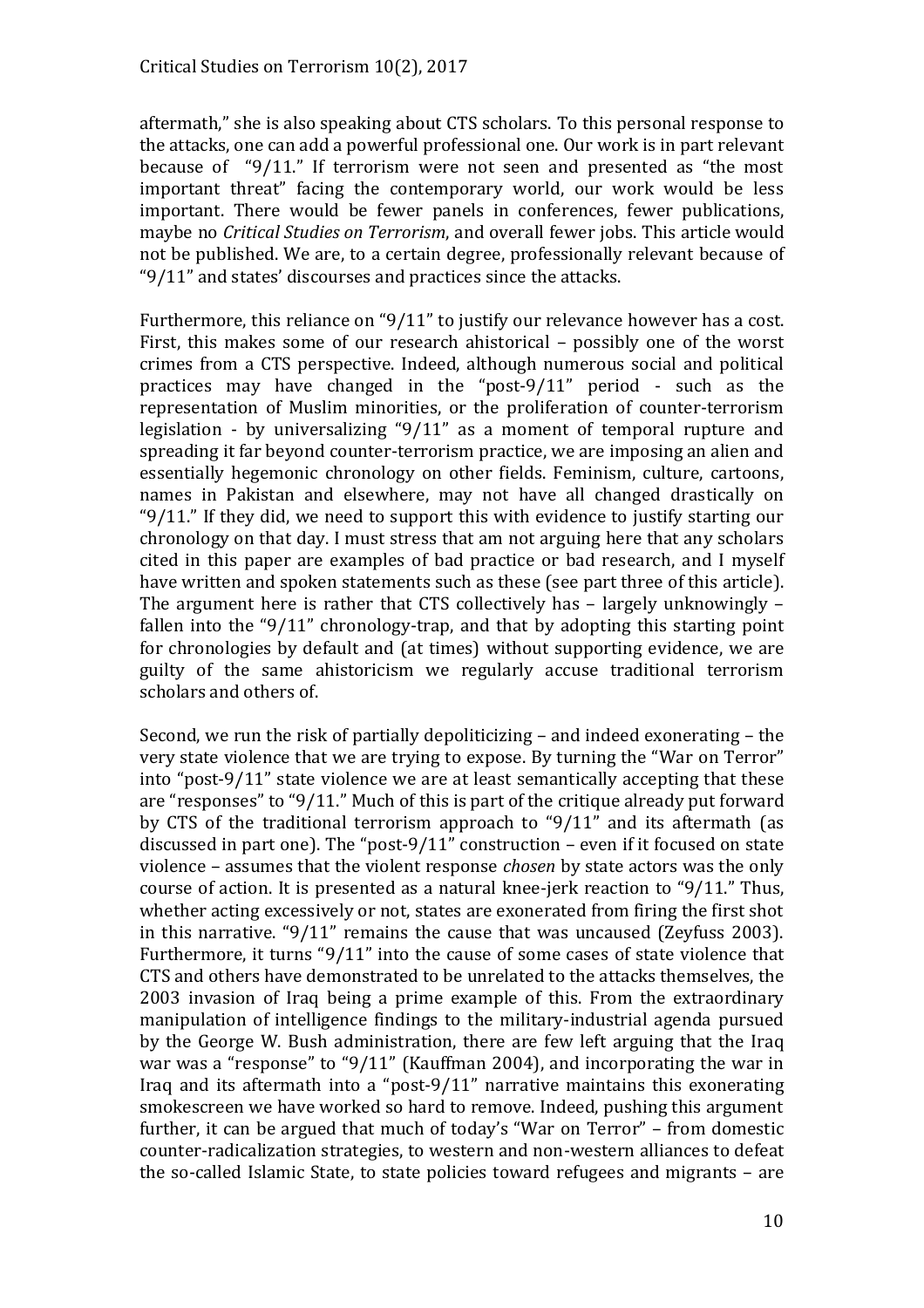more connected to the war in Iraq and its subsequent ramifications than they are to the al Qaeda which carried out the September 11, 2001 attacks. Thus, the terrorism/counter-terrorism landscape that we are in today is arguably far more of a "post-2003 world," including the near-15 years of insurgency experience for both state and non-state actors and the recent question of returnees, than a "post-9/11 world." Such an internalization of the "9/11" narrative as temporal rupture – however renegotiated – arguably undermines some of the key principles and goals of CTS: It risks making our research ahistorical and risks at least partially exonerating the very state violence we have spent 10 years exposing.

#### **The Stoics and Reflexive Narratives**

How can this internalization and adoption of the dominant  $9/11$ " construction be undone? One means may be a reflexive analysis of how this construction has crept into each of our lives. Reflexive analysis is what allows human beings to be not only the result of "internalization of externality" but also of the "externalization of internality." Through moments of reflection, we can transform *habitus*. Indeed, drawing on the Stoics, Bourdieu invites us to judge a human being by their second reaction to an event, rather than their first.

The Stoics used to say that what depends upon us is not the first move but only the second one. It is difficult to control the first inclination of habitus, but reflexive analysis, which teaches that we are the ones who endow the situation with part of the potency it has over us, allows us to alter our perception of the situation and thereby our reaction to it. It enables us to monitor, up to a certain point, some of the determinisms that operate through the relation of immediate complicity between position and dispositions. (Bourdieu in Bourdieu and Wacquant 1992, 133).

In this final section, I thus aim to engage in a reflexive analysis of how " $9/11$ " went from being a moment that did not shake my inner self to a moment that marked the start of a clear chronology in my professional life as a CTS scholar.

Inserting itself in the broader move toward autoethnographic work in international relations and security studies (see for example the work of Inayatullah 2010, Dauphinee 2013, and powerful work published in the *Journal of Narrative Politics*), this section stands as an "owning up" to the very behavior critiqued in this article and illustrates how such a transformation can occur in its minutiae. It comes from the need to "make myself the target of my words" (Inayatullah 2010, 2). It is also the result of the adoption of a methodology that is driven by the desire "to show rather than tell," to "exhibit a process of discovery, rather than steer towards a conclusion" (Inayatullah 2010, 2). Thus, this personal narrative or Foucauldian "effective history" hopes to illustrate intimately how the " $9/11$ " narrative came to be internalized and negotiated over time in one CTS scholar.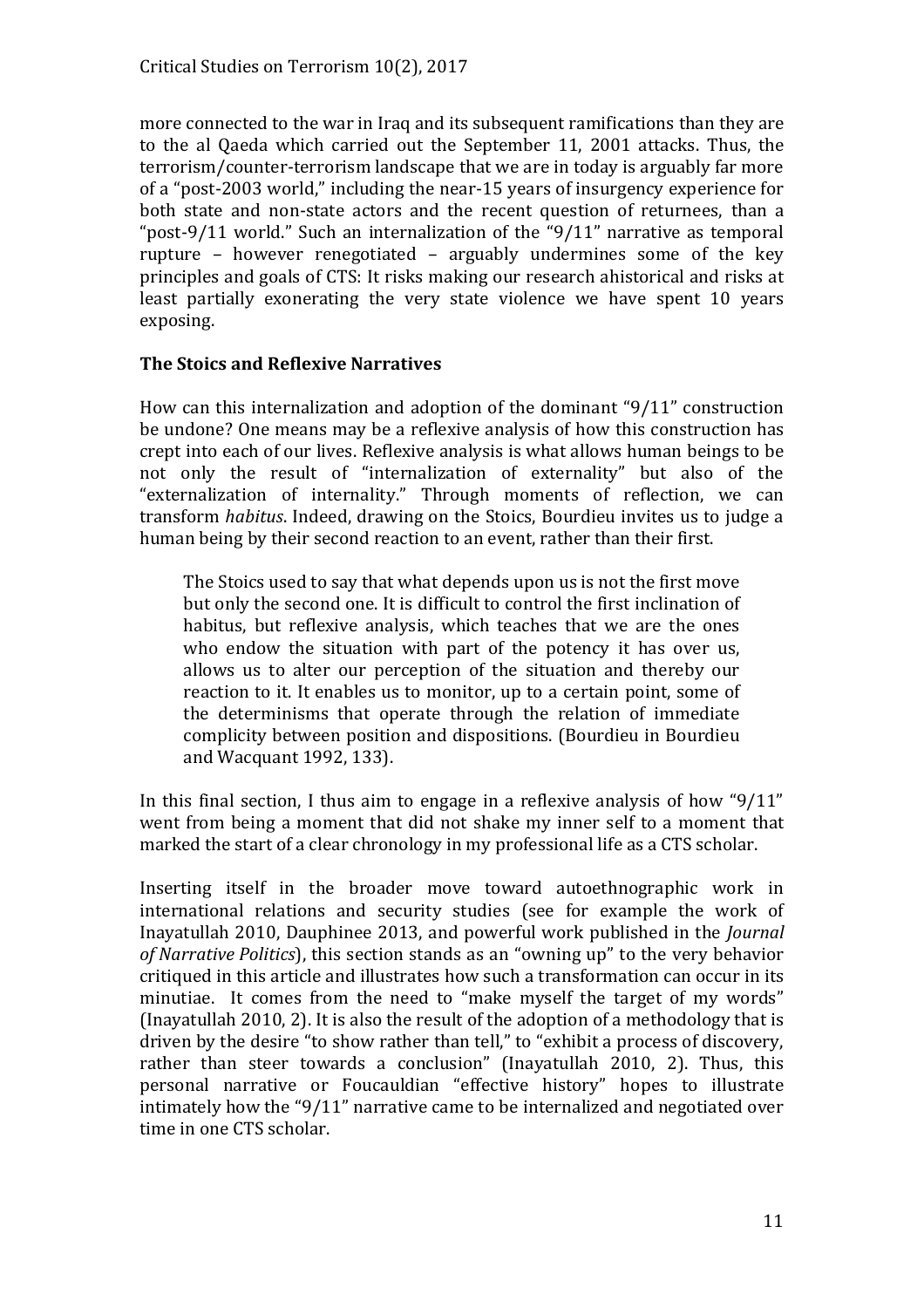It also offers an alternative story. Carol Cohn (2000, 146) argues that "stories circulate like paper currency, passed on from hand to hand, without anyone ever seeing, or asking to see, the gold that backs it up." She goes on to say: "As in any other institution, the power of the stories comes not from their evidentiary value (even though they are often offered as evidence), but from their ability to condense and symbolize something that people believe and think important." We have all been told endless times the story of how  $\frac{9}{11}$  changed the life of the young (white) American man who saw the towers falling on TV and realized he needs to fight to defend his people. The aim of the final section is thus also to offer another story in which " $9/11$ " itself did not represent a temporal rupture, but rather a story of continuity that can be passed on as a counter- narrative.

For me, " $9/11$ " was not born on September 11, 2001. In fact, I slept through the attacks. I was less than three miles away in a flat in Brooklyn, barely asleep after an overnight shift at The Associated Press where I worked as an editor on the International Desk. My 90-something landlady sent her West Indies carer to knock on my door, "Mrs. Rosy thinks you should see this." I don't remember if both towers had already fallen, one I think had and I may have seen the second one fall live on TV. I can't be sure. I thought of my friend Amy, who had left the AP to work for the Wall Street Journal, the offices of which were in the World Financial Center, across the street from the World Trade Center. She lived nearby in Brooklyn and I walked to her house and rang her doorbell over and over again. I remember screaming her name. It was completely useless as she clearly was not there. I walked further up toward the Brooklyn Bridge, woke up my cousin and aunt (night owls). By midday, I stood on the Brooklyn promenade one of my favorite places in the entire world – and watched the fire, the ashes, the paper blow across the East River into Brooklyn. The only thing I remember clearly was a man selling throwaway cameras, saying something along the lines of, "Don't miss your chance! Take a picture of history as it happens!" I remember being both disgusted by his callousness and in awe of his quick thinking: "The World Trade Centre has collapsed? Time to make a buck!" That is maybe the only feeling I remember of that day, being impressed by how life went on. By 6 pm, I took the subway: The F Train that usually passes under Lower Manhattan had been diverted but it took me right into work at Rockefeller Center. I was not even late to work that day. I was not afraid or shaken. I felt for the people who died and their families, but my heart did not break that day.

My heart had broken on March 29 of that year and in the week that followed the death of my friend, Kerem Lawton. My "First-Worldism," as Butler calls it, had been lost six months prior, when a young man who resembled me in personal history, education, profession, and cheek – someone just like me – had been killed reporting on the shelling of a village in Kosovo, part of the spillover from the conflict in neighboring Macedonia. By September 11, I knew already that violence could rip even nice middleclass professional families, shatter our misplaced sense of security. I had already seen the pain but also the void and incomprehension left by sudden death, particularly the sudden death of young professionals, so "full of life" as so many of those killed in the towers were. Kerem's death and the pain it caused in those who loved him had shaken me to the core, undermined my trust in the world, shattered the arrogant belief that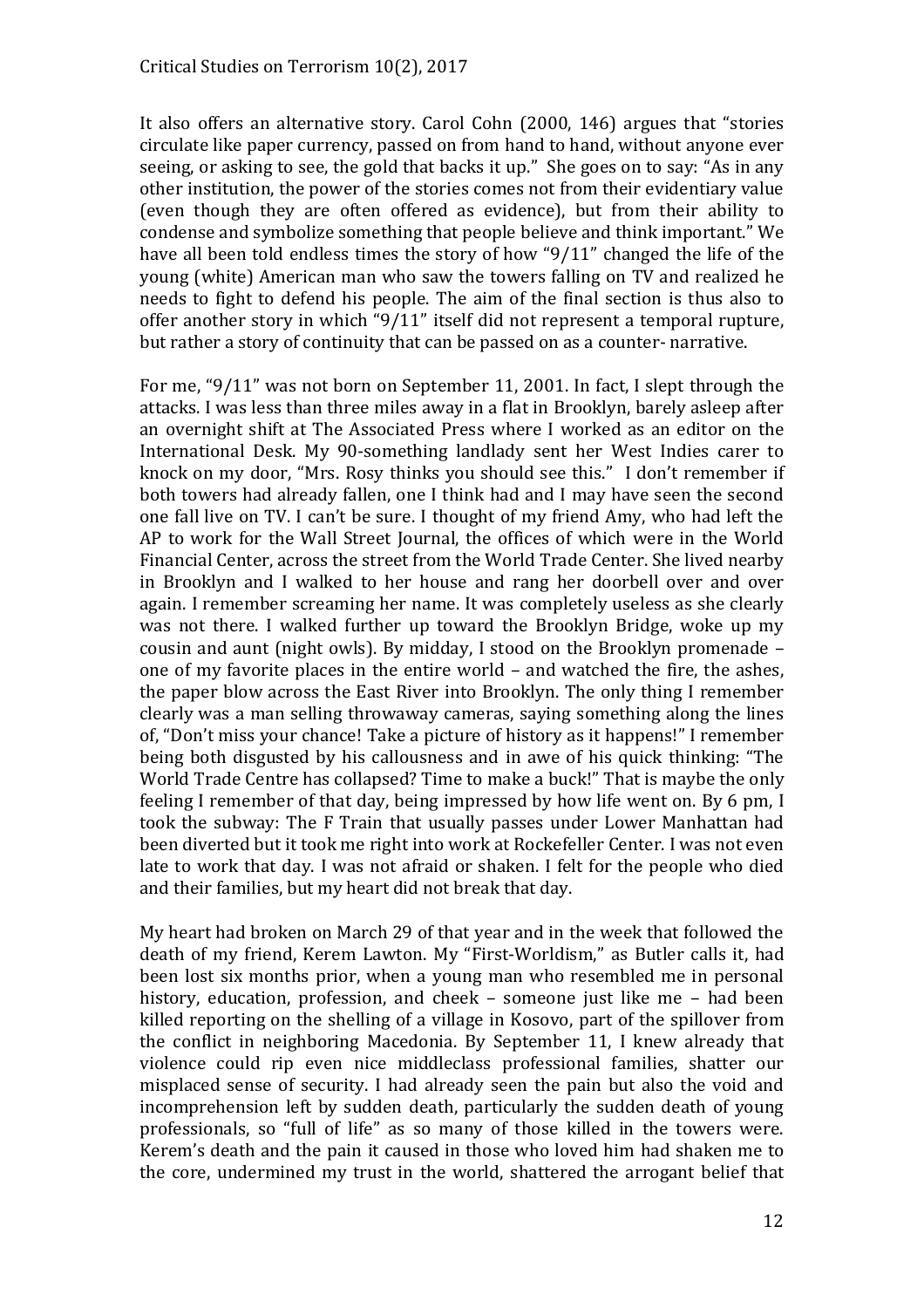things (for us) "would be okay." My body had already been inhabited by pain and occupied by fear months before the attacks.

My eyes had also already seen massive destruction – destruction far greater than that of the Twin Towers. In August 1999, I had covered the earthquake that had destroyed thousands of homes across 200 kilometers and killed more than 17,000 people in Western Turkey. I had already seen building after building flattened like stacks of pancakes. So many buildings had collapsed that many of them did not see any rescue operation for days. So I remember – much more vividly than any visual memory of the September 11 attacks – sitting with a woman at the bottom of a pile of rubble as she screamed the names of her two children. They were trapped or dead underneath the building and no one was looking for them. Proper rescue teams had not yet arrived in her town and the few surviving local firemen were working to extract people from another building further down the road where other parents pleaded with them. So we sat there on that warm morning of August 17, 1999, surrounded by death.

Over the years, however, people have found far more interesting the fact that I was in New York for " $9/11$ " than in Turkey for the earthquake. They either ask "How was it?" or more politely wait for me to tell them "how it was." I usually tell my story of how I slept through it  $-$  it leads to some surprise, some laughter. Then I quickly go on to say that what I do remember vividly is Bush's speech to the joint houses on September 20, 2001. This is where *my* "9/11" narrative begins, contributing in its own small way to the CTS narrative of " $9/11$ " as temporal rupture, one in which states' increased their direct, structural and cultural violence under the banner of counter-terrorism. I tell of how tears rolled down my face as I saw New Yorkers in a hip bar of Hell's Kitchen cheer on Bush as we watched him on a giant screen promise war onto the world. Then I remember the feeling of discomfort, even offense, when I found a framed picture of the still-standing Twin Towers with a hand-written note saying "America, love it or get out!" in a hole-in-the-wall coffee place where I'd get my breakfast on my way to work every morning. Countless times I have told the story of how I "remember" thinking, "I just want my coffee, not a lecture on patriotism!" I recount the discomfort of being a foreigner, even in New York where everyone is a "New Yorker," how I eventually left the United States, gave up journalism, and went back to university to study conflict resolution and focus on terrorism.

" $9/11$ " thus came into my life as a temporal rupture that changes the character of New York from a welcoming cosmopolitan city to a culturally violent nationalistic environment in which I did not feel welcome. The attacks that I lived through without going through profound shock or pain – possibly because I had been jolted by both shock and pain just a few months earlier - and that did not come to represent a sharp moment of rupture in my life *became* such a moment months and then years after the attacks. Indeed, this narrative strengthened the more I studied global counter-terrorism practices, dialogued with other CTS scholars, and challenged mainstream security and terrorism studies in *their* construction of "9/11." This invariably entered my own writing. So my book (Toros 2012) makes seven references to the attacks, six of them as temporal rupture. The references are also all-encompassing as I speak of a "pre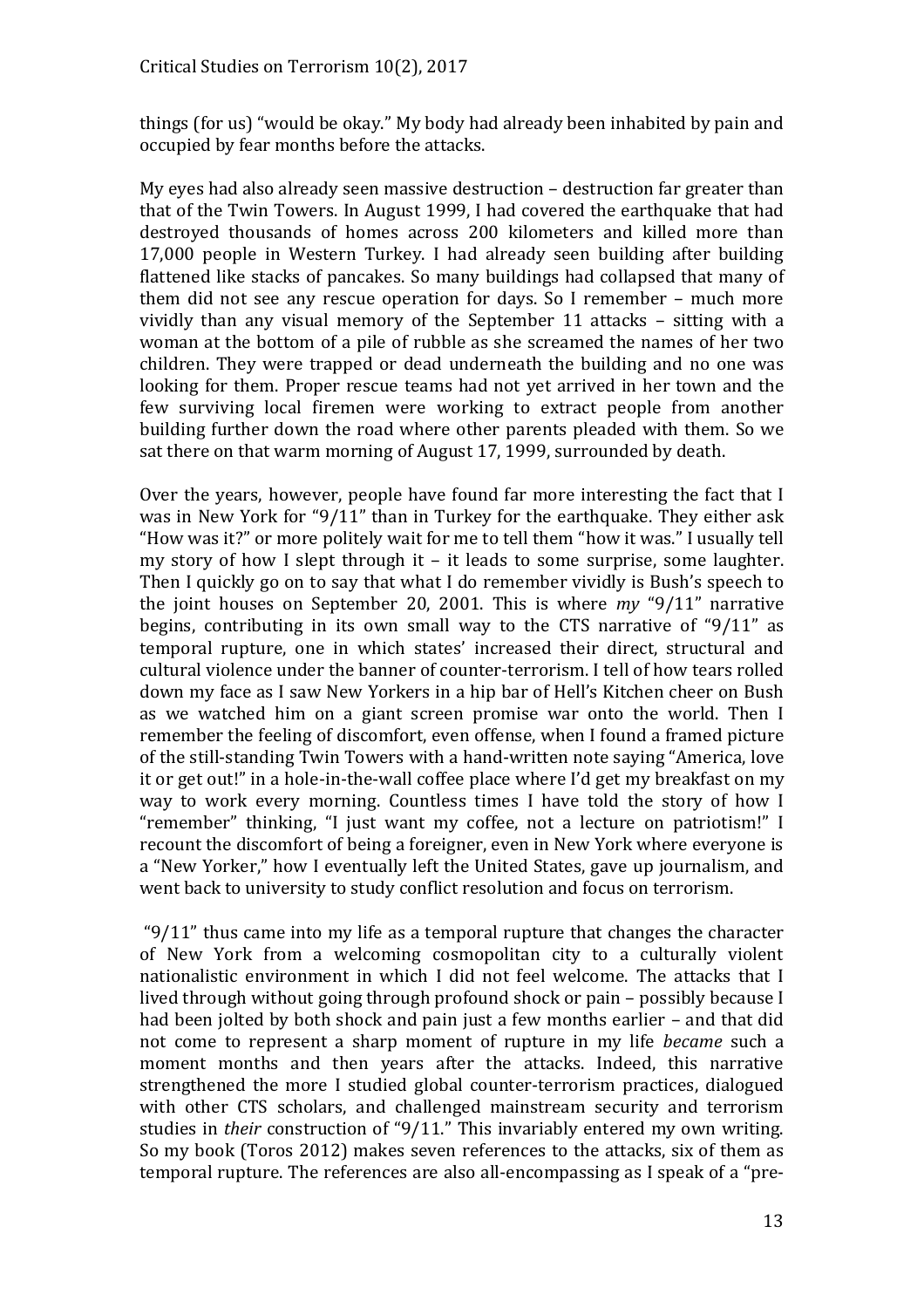September 11 landscape" (Toros 2012, 19). In my teaching, although I argue that terrorism has is many aspects not changed "since  $9/11$ ," I then point at the differences that do exist in "pre- $9/11$ " and "post- $9/11$ " terrorism, particularly in state violent responses. I may have slept through the attacks and later been struck by the continuity of life, but in the months and years that followed them, " $9/11$ " became a part of my personal and professional narratives as a moment of temporal rupture.

#### **Conclusion**

If the aim of this article were only to point an accusatory finger at my colleagues and myself in CTS, it would be of minimal utility. The article has indeed illustrated through a quantitative and qualitative analysis of all research articles published in this journal that CTS has also been guilty of constructing " $9/11$ " as a moment of temporal rupture. It has argued that this can be traced to an internalization of the *habitus* by CTS scholars both personally as human beings emotionally affected by the attacks and professionally as scholars inserting themselves in the narrative dominating security and terrorism studies. This internalization however has come with a renegotiation of this narrative that has transformed " $9/11$ " from a moment of rupture that separates the safe  $9/11$ world to one threatened by terrorism, to a moment of rupture from a violent but slowly improving world to one now driven by the increasingly violent logics of counter-terrorism and state repression. The article argued that this CTS narrative puts us at risk of being guilty of the very ahistoricism we accuse traditional terrorism scholars of and more importantly of depoliticizing state "responses" to "9/11." The final section of the article offers an example – a story – of how a relatively untraumatic experience of the attacks became a " $9/11$ " narrative that strengthened over time and became part of the collective CTS narrative.

This article though aims to do more than point an accusatory finger or indulge in a public mea culpa. It is an appeal to heed Zeyfuss's appeal (2003) nearly 15 years ago in which she urged critical scholars to "Forget September 11." Such a collective act of forgetting no doubt has costs. " $9/11$ ," as argued in this article, has helped CTS be relevant, be listened to, even by those simply intent on dismissing or denigrating our arguments. Ten years into CTS however I believe we have the professional and institutional strength to abandon this problematic platform: Taking a step down at this point is not as costly as it may seem. But if we forget "9/11," what do we replace it with? A coherent CTS answer is: We replace " $9/11$ " with whichever starting date is most relevant to the subject at hand. Thus Indian or American cinema may have indeed transformed after the September 11, 2001 attacks, but they may not have, and an investigation into their endogenous chronology is essential. The same thing is true for cartooning, culture, and the first names preferred in Muslim-majority countries. Each of these areas of research – many of them only tangentially related to terrorist and counter-terrorist violence – are likely to have very different chronologies from the dominant " $9/11$ " one. We could go further and focus on the repetitive everyday nature of political violence, moving altogether away from an understanding of time "as project, teleology, linear and prospective unfolding;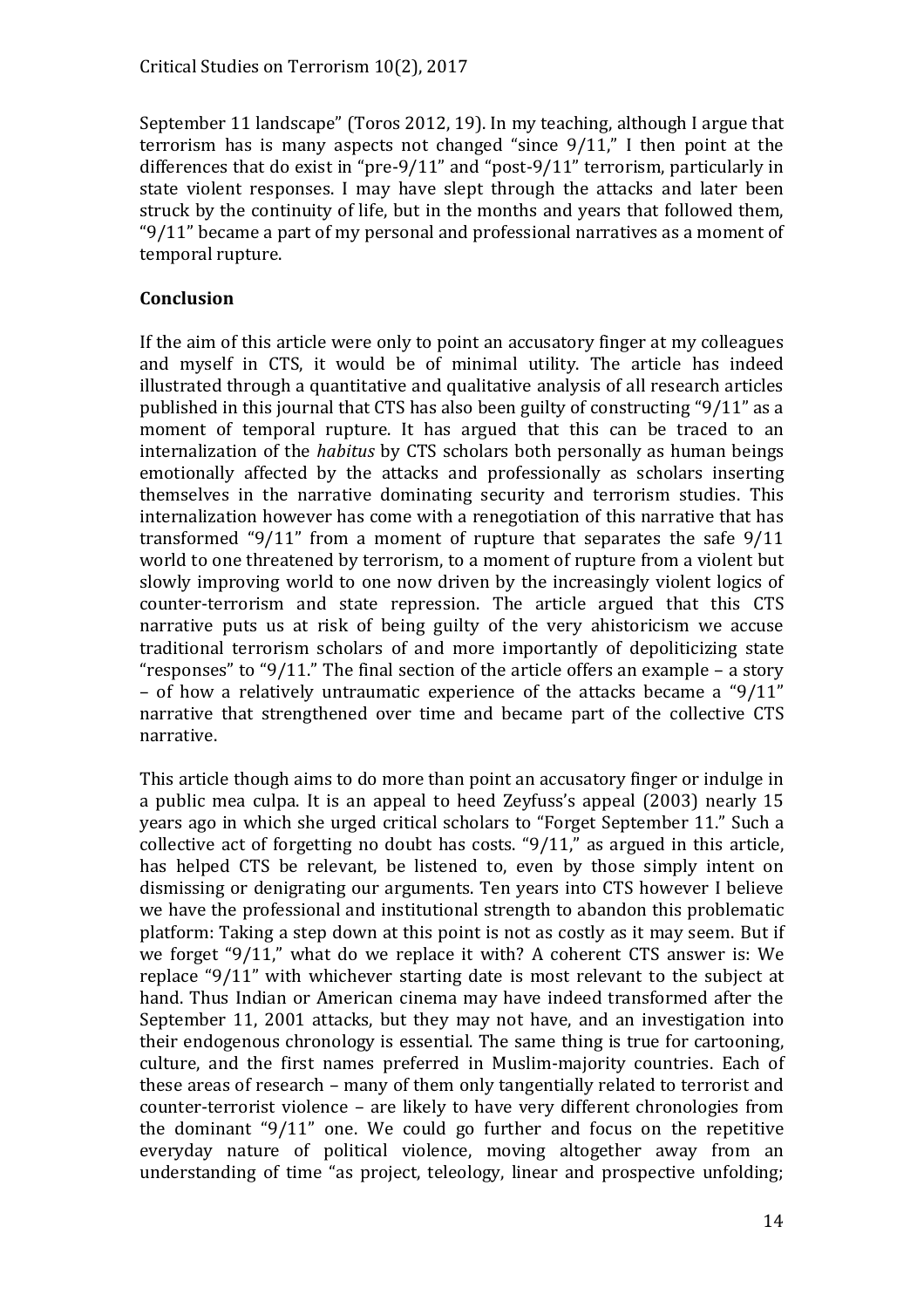time as departure, progression, and arrival – in other words, the time of history" (Kristeva, Jardine and Blake 1981, 17), in favor of a cyclical understanding of time that one can find in feminist methodologies (Felski 2000, 2002). Whichever avenue we choose, we should finally liberate research from the hegemonic " $9/11$ " chronology. We can start by ensuring that each time we use " $9/11$ " as a temporal marker, we have carried out a thorough investigation (via whichever methodology one may choose) and can provide the supporting evidence that demonstrates that " $9/11$ " was indeed a temporal rupture.

In this move away from the hegemonic chronology we will be aided by the increasing realization that " $9/11$ " may have finally past its sell-by date. Anecdotally, in the past few years, several of my students have had difficulty placing "9/11" accurately in a timeline, referring to the attacks that took place on September 9, 2001 or in September 2011. Indeed, to someone born in 1999, the attacks make as much sense in a timeline beginning six years ago as in one beginning 16 years ago. And such forgetting may go beyond the younger generations. In 2016, then US presidential hopeful Donald Trump spoke of " $7/11$ " (the convenience store) instead of " $9/11$ ,"<sup>6</sup> and according to a poll carried out by the Pew Research Centre the same year, only 68 percent of American adults can correctly identify 2001 as the year of the attacks.7 This is not ignorance as much as a natural passage of time in which the visual and emotional memory of an event slowly dissipates.

In the case of our students, we are therefore not only sustaining the  $9/11$ " narrative, we are actually instilling it by asking them to adopt intellectually a collective memory that, in their case, is not individual. As argued by several authors in critical studies of memory, "the 'past' is a production of the present" and "sensory experiences cannot be processed into memories without reliance upon social frameworks of language and political understanding" (Heath-Kelly 2012, 1; 2013). In this case, we are imposing social frameworks of language and political understanding on students who do not have the sensory experiences of the attacks. We are actually imposing hegemonic memories on them, rather than simply sustaining them. Thus, for them and for us this article concludes with an appeal to return to one of the founding principles of CTS: embedding our analysis in the socio-historical context of violence. For some analyses " $9/11$ " may still be relevant, but for most, we may do ourselves, our students, and everyone else a favour and finally forget " $9/11$ ."

#### **References**

Aristotle, 1902. *The Poetics of Aristotle*. London: MacMillan.

Aning, K., 2010. Security, the War on Terror, and Official Development Assistance. *Critical Studies on Terrorism,* 3(1), 7-26.

Blakeley, R., 2009 *State Terrorism and Neoliberalism: The North in the South*. Abingdon: Routledge.

Bourdieu, P., 1977 *Outline of a Theory of Practice*. Cambridge: Cambridge University Press.

Bourdieu, P., 1989. Social Space and Symbolic Power. *Sociological Theory,* 7(1), 14-25.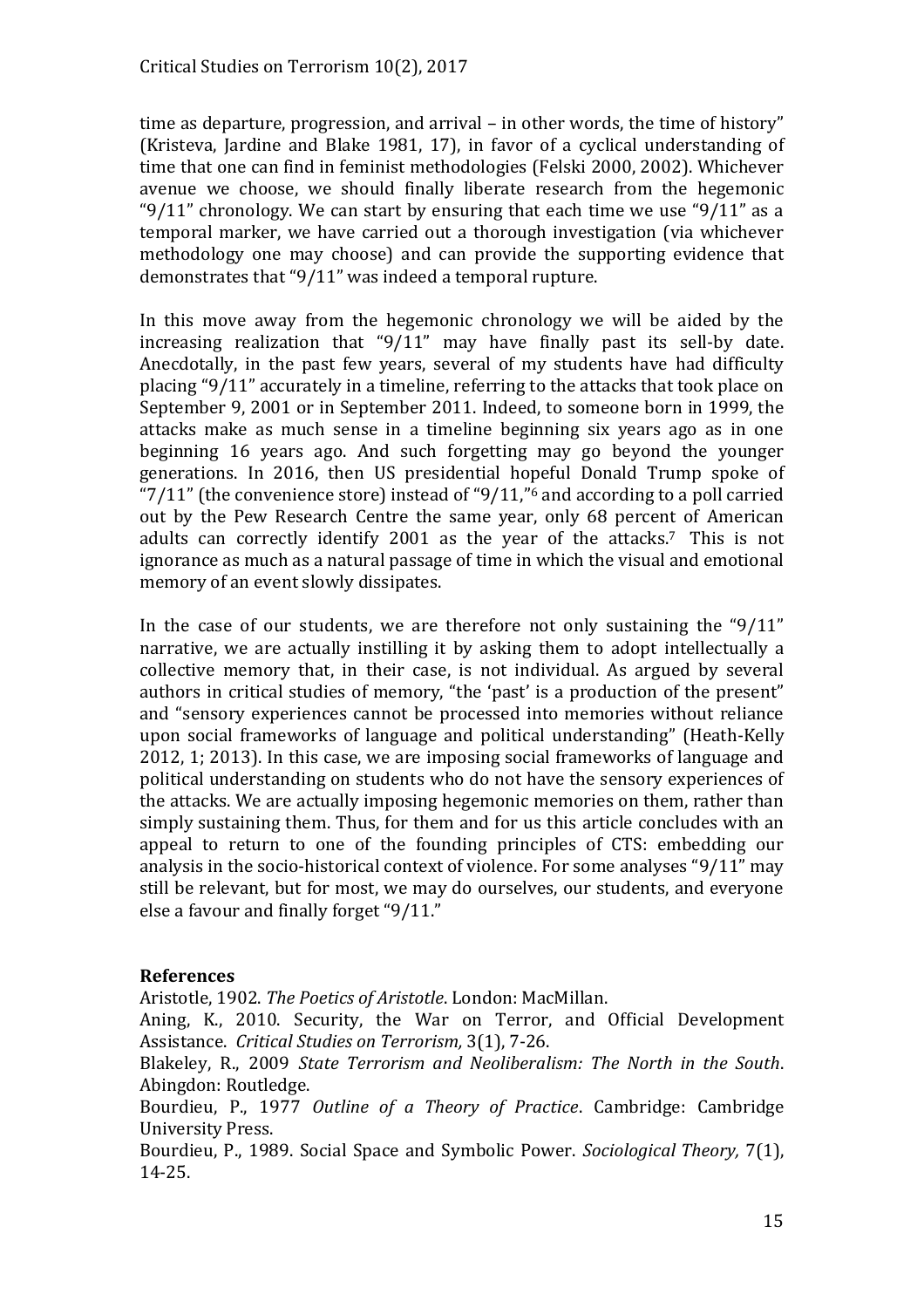Bourdieu, P. and Wacquant, L. J. D., 1992. *An Invitation to Reflexive Sociology.*  Chicago: University of Chicago Press.

Cherney, A. and Murphy, K., 2016. What Does it Mean to be a Moderate Muslim in the War on Terror? Muslim Interpretations and Reactions. *Critical Studies on Terrorism,* 9(2), 159-181.

Clini, C., 2015. International Terrorism? Indian Popular Cinema and the Politics of Terror. *Critical Studies on Terrorism,* 8(3), 337-357.

CONTEST, 2011. *The United Kingdom's Strategy for Countering Terrorism.* Cm. 8123.

Cohn. C., 2000. 'How Can She Claim Equal Rights When She Doesn't Have to Do as Many Push-Ups as I Do?' The Framing of Men's Opposition to Women's Equality in the Military. *Men and Masculinities,* 3(2), 131-151.

Dauphinee, E., 2013 *The Politics of Exile*. Abingdon: Routledge.

Feigenbaum, A. and Weissman, D., 2016. Vulnerable Warriors: The Atmospheric Marketing of Military and Policing Equipment before and after 9/11. *Critical Studies on Terrorism,* 9(3), 481-498.

Felski, R., 2000. *Doing Time: Feminist Theory and Postmodern Culture*. New York: New York University Press.

Felski, 2002. Telling Time in Feminist Theory. *Tulsa Studies in Women's Literature*, 21(1), 21-28.

Foucault, M., 1984. "Neitzsche, Genealogy, History." In *The Foucault Reader*, edited by M. Foucault and P. Rabinow , 76-100. New York: Pantheon Books.

Gentry, D. and Whitworth, K., 2011. The Discourse of Desperation: The Intersections of Neo-Orientalism, Gender and Islam in the Chechen Struggle. *Critical Studies on Terrorism,* 4(2), 145-161.

Grossman, M., (2014) Disenchantments: Counterterror Narratives and Conviviality. *Critical Studies on Terrorism,* 7(3), 319-335.

Heath-Kelly, C., 2012. Do You Remember Revolution? Interrogating Political Representations of Counter-Memory and Trauma. Paper presented at the International Studies Association Annual Conference, San Diego.

Heath-Kelly, C., 2013. *Politics of Violence: Militancy, International Politics, Killing in the Name*. Abingdon: Routledge.

Hidek, M., 2011. Military Doctrine and Intelligence Fusion in the American Homeland. *Critical Studies on Terrorism,* 4(2), 239-261.

Hoffman, B., 2006. *Inside Terrorism*. New York: Columbia University Press.

Holland, J. and Jarvis, L., 2014. 'Night Fell on a Different World': Experiencing, Constructing and Remembering 9/11. *Critical Studies on Terrorism,* 7(2), 187- 204.

Inayatullah, N., ed., 2010. *Autobiographical International Relations: I, IR*. Abingdon: Routledge.

Jackson, R., 2005. *Writing the War on Terrorism: Language, Politics and Counter-Terrorism.* Manchester: Manchester University Press.

Jackson, R., 2015. The Epistemological Crisis of Counterterrorism. *Critical Studies on Terrorism,* 8(1), 33-54.

Jarvis, L., 2008. Times of Terror: Writing Temporality into the War on Terror. *Critical Studies on Terrorism, 1 (2), 245-262.* 

Kristeva, J. Jardine, A. and Blake, H., 1981. Women's Time. *Signs*, 7(1), 13-35.

Knudsen, D., 2015. A New Wave of African Counterterrorism Legislation: Contextualizing the Kenyan Security Laws. *Georgetown Journal of International*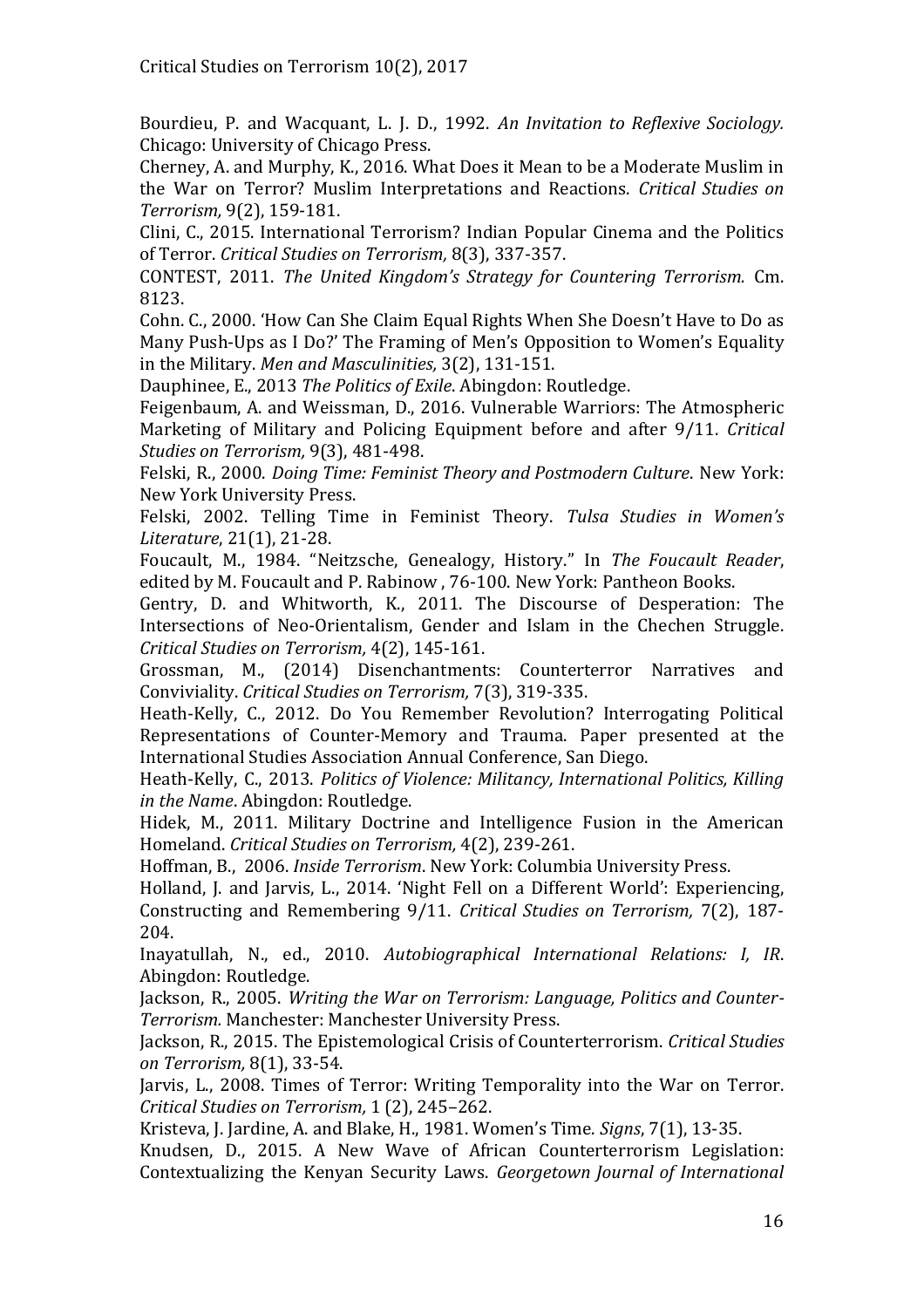Affairs. [http://journal.georgetown.edu/a-new-wave-of-african](http://journal.georgetown.edu/a-new-wave-of-african-counterterrorism-legislation-contextualizing-the-kenyan-security-laws/)[counterterrorism-legislation-contextualizing-the-kenyan-security-laws/](http://journal.georgetown.edu/a-new-wave-of-african-counterterrorism-legislation-contextualizing-the-kenyan-security-laws/) Last accessed February 14, 2017.

Lynch, O., 2013. British Muslim Youth: Radicalisation, Terrorism and the Construction of the 'Other'. Critical Studies on Terrorism, 6(2), 241-261.

Mac Ginty, R., 2010. Social Network Analysis and Counterinsurgency: A counterproductive Strategy? *Critical Studies on Terrorism,* 3(2), 209-226.

McGowan, W., 2016. Critical Terrorism Studies, Victimisation, and Policy Relevance: Compromising Politics and Challenging Hegemony? *Critical Studies on Terrorism,* 9(1), 12-32.

Martin, E., 2012. 'I' for Iconoclasm: Graphic Novels and the (Re)Presentation of Terrorism. *Critical Studies on Terrorism,* 5(3), 469-481.

Mazrui, A., 2001. Pretender to Universalism: Western Culture in a Globalizing Age. *Journal of Muslim Minority Affairs,* 21(1), 11-24.

Milton-Edwards, B., 2012. Revolt and Revolution: The Place of Islamism. *Critical Studies on Terrorism,* 5(2), 219-236.

Nazir, P., 2010. War on Terror in Pakistan and Afghanistan: Discursive and Political Contestations. *Critical Studies on Terrorism,* 3(1), 63-81.

Oriola, T., 2009. Counter-Terrorism and Alien Justice: The Case of Security Certificates in Canada. *Critical Studies on Terrorism,* 2(2), 257-274.

Pokalova, E., 2013. Authoritarian Regimes Against Terrorism: Lessons from China. *Critical Studies on Terrorism,* 6(2), 279-298.

Recarte, C. A., 2016. Animal Liberation, American Anti-Terrorist Cultura and Denis Hennelly's *Bold Native. Critical Studies on Terrorism*, 9(2), 247-268.

Rykkya, L. Laegreid, P. and Fimreite, A., 2011. Attitudes Towards Anti-Terror Measures: The Role of Trust, Political Orientation and Civil Liberties Support. *Critical Studies on Terrorism,* 4(2), 219-237.

Rowlandson, W., 2015. *Imaginal Landscapes: Reflections on the Mystical Visions of Jorge Luis Borges and Emanuel Swedenborg*. London: The Swedenborg Society.

Sato, M., 1991. Comparative Ideas of Chronology" *History and Theory*, 30(3), 275-301.

Sternberg, M., 1990. Telling in Time (1): Chronologoy and Narrative Theory. *Poetics Today,* 11(4), 901-948.

Sluka, J., 2008. Terrorism and Taboo: An Anthropological Perspective on Political Violence against Civilians. *Critical Studies on Terrorism,* 1(2), 167-183.

Toros, H., 2012. *Terrorism, Talking, and Transformation: A Critical Approach*. Abingdon: Routledge.

Whitaker, B. E., 2007. Exporting the Patriot Act? Democracy and the "War on Terror" in the Third World. Third World Quarterly, 28(5), 1017-1032.

Wibben, A., 2011. *Feminist Security Studies: A Narrative Approach*. Abindgon: Routledge.

Wild, P., 2014. Sam Fisher and the "War on Terror': An Analysis of Splinter Cell in a Post-9/11 Context. *Critical Studies on Terrorism,* 7(3), 434-445.

Wilkinson, P., 2011. *Terrorism versus Democracy: The Liberal State Response*. Abingdon: Routledge.

Youngs, G., 2009. Media and Mediation in the 'War on Terror': Issues and Challenges. *Critical Studies on Terrorism,* 2(1), 95-102.

Zeyfuss, M. , 2003. Forget September 11. *Third World Quarterly*, 24(3), 513-528.